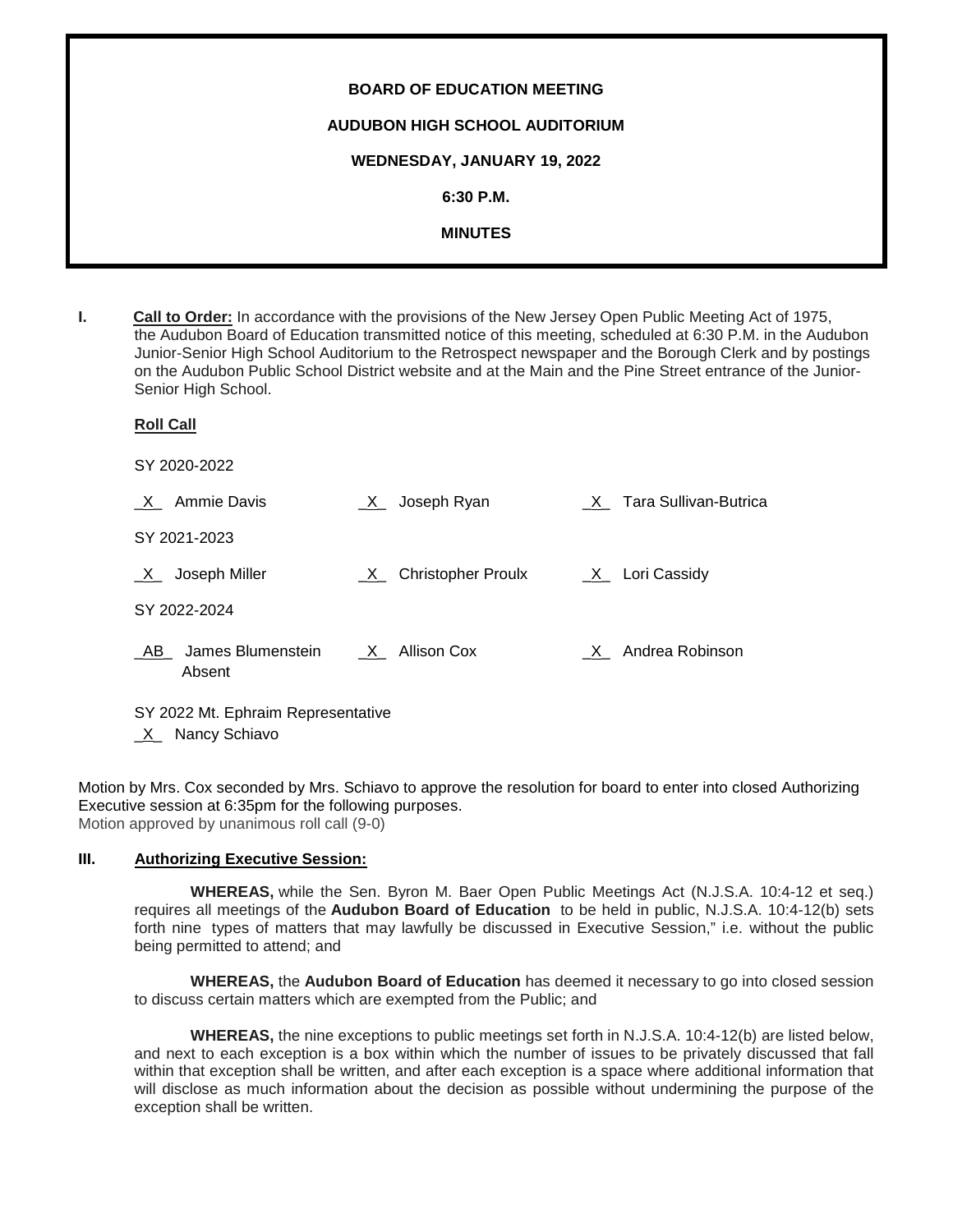**NOW, THEREFORE, BE IT RESOLVED** that the **Audubon Board of Education** will go into closed session for the following reason(s) as outlined in N.J.S.A. 10:4-12(b):

 $X$  Any matter which, by express provision of Federal Law, State Statute or Rule of Court shall be rendered confidential or excluded from discussion in public;

\_\_\_\_\_\_ Any matter in which the release of information would impair a right to receive funds from the federal government;

X Any material the disclosure of which constitutes an unwarranted invasion of individual privacy such as any records, data, reports, recommendations, or other personal material of any educational, training, social service, medical, health, custodial, child protection, rehabilitation, legal defense, welfare, housing, relocation, insurance and similar program or institution operated by a public body pertaining to any specific individual admitted to or served by such institution or program, including but not limited to information relative to the individual's personal and family circumstances, and any material pertaining to admission, discharge, treatment, progress or condition of nay individual, unless the individual concerned (or, in the case of a minor or incompetent, his guardian) shall request in writing that the same be disclosed publically;

Any collective bargaining agreement, or the terms and conditions of which are proposed for inclusion in any collective bargaining agreement, including the negotiation of terms and conditions with employees or representatives of employees of the public body

Any matter involving the purchase lease or acquisition of real property with public funds, the setting of bank rates or investment of public funds where it could adversely affect the public interest if discussion of such matters were disclosed;

Any tactics and techniques utilized in protecting the safety and property of the public provided that their disclosure could impair such protection;

 $X$  Any investigations of violations or possible violations of the law;

\_\_\_\_\_\_ Any pending or anticipated litigation or contract negotiation in which the public body is or may become a party. Any matters falling within the attorney-client privilege, to the extent that confidentiality is required in order for the attorney to exercise his ethical duties as a lawyer;

 $\underline{X}$  Any matter involving the employment, appointment, termination of employment, terms and conditions of employment, evaluation of the performance, promotion or disciplining of any specific prospective public officer or employee or current public officer or employee employed or appointed by the public body, unless all individual employees or appointees whose rights could be adversely affected request in writing that such matter or matters be discussed at a public; Specifically the evaluation of the **Superintendent** 

\_\_\_\_\_\_Any deliberation of a public body occurring after a public hearing that may result in the imposition of a specific civil penalty upon the responding party or the suspension or loss of a license or permit belonging to the responding party as a result of an act of omission for which the responding party bears responsibility;

**WHEREAS,** the length of the Executive Session is undetermined; however, the **Audubon Board of Education** will make every attempt to estimate the time of the session prior to convening the session after which the public meeting shall reconvene and the **Audubon Board of Education** will proceed with business.

**NOW, THEREFORE, BE IT RESOLVED,** that the **Audubon Board of Education** will go into Executive Session for only the above stated reasons;

**BE IT FURTHER RESOLVED** that the **Audubon Board of Education** hereby declares that its discussion of the aforementioned subject(s) may be made public at a time when the **Audubon Board of**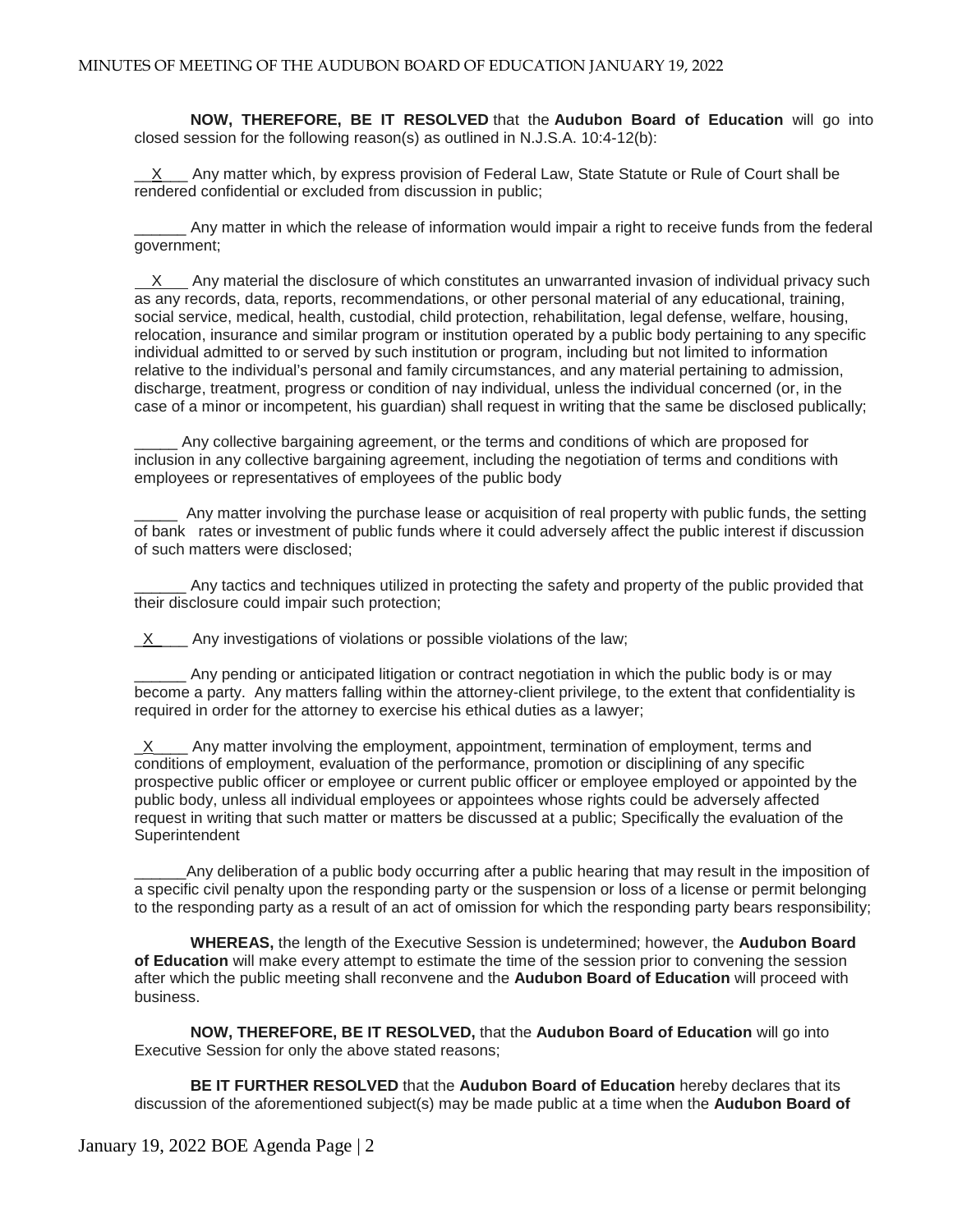**Education** attorney advises that the disclosure of the discussion will not detrimentally affect any right, interest or duty of the school district or any other entity with respect to said discussion.

**BE IT FURTHER RESOLVED** that the **Board of Education**, for the aforementioned reasons, hereby declares that the public is excluded from the portion of the meeting during which the above discussion shall take place and hereby directs the board secretary to take the appropriate action to effectuate the terms of this resolution.

Motion by Mr. Proulx seconded by Mrs. Cox to adjourn closed Authorizing Executive session at 7:10pm. Motion approved by unanimous roll call (9-0)

#### **IV. Call Meeting to Order**

- **V. Flag Salute**
- **VI. Student Council Report:** Natalie Sylvester, President Leah Grim, Vice-President

# **VII. Spotlight Program:**

**THE AUDUBON BOARD OF EDUCATION SPOTLIGHT PROGRAM RECOGNIZES THE FOLLOWING STUDENTS OF THE MONTH FOR DECEMBER 2021:**

**Pre-Kindergarten Kindergarten Grade One**

**Grade Five Grade Six Grade Seven**

**Junior Class Senior Class**  Matthew Wright

**Grade Two Grade Three Crack Constructs Crack Constructs Crack Crack Crack Crack Crack Crack Crack Crack Crack Crack Crack Crack Crack Crack Crack Crack Crack Crack Crack Crack Crack Crack Crack Crack Crack Crack Crack Cra** Natalie Seeberger Casey Slaven

**Grade Eight Freshman Class Sophomore Class** Ryan Pagano **Pedro Marte** Amauri Pimentel **Pedro Marte** Amauri Pimentel

Peyton Whylings

Hugh Gallagher **Clara Poponi** Clara Poponi Amelia Gaehring

#### **VIII. Presentation/Recognition(s)**:

- I. **All South Jersey Band Recognition**, by Andy Davis and Lee DeLoach Ethan Davis (Euphonium) Skyler Keyek (Clarinet) Peter Szkotak (Flute) Natalie Weaver (Oboe)
- II. **New Jersey Educators of the Year Recognition:** District Educational Services Professional – Ilana Ablon District Paraprofessional of the Year – Diane Geisler Haviland Avenue Elementary School Educator of the Year – Cherie McNellis Mansion Avenue Elementary School Educator of the Year – Cara Novick Audubon Junior-Senior High School Educator of the Year – Dennis Bantle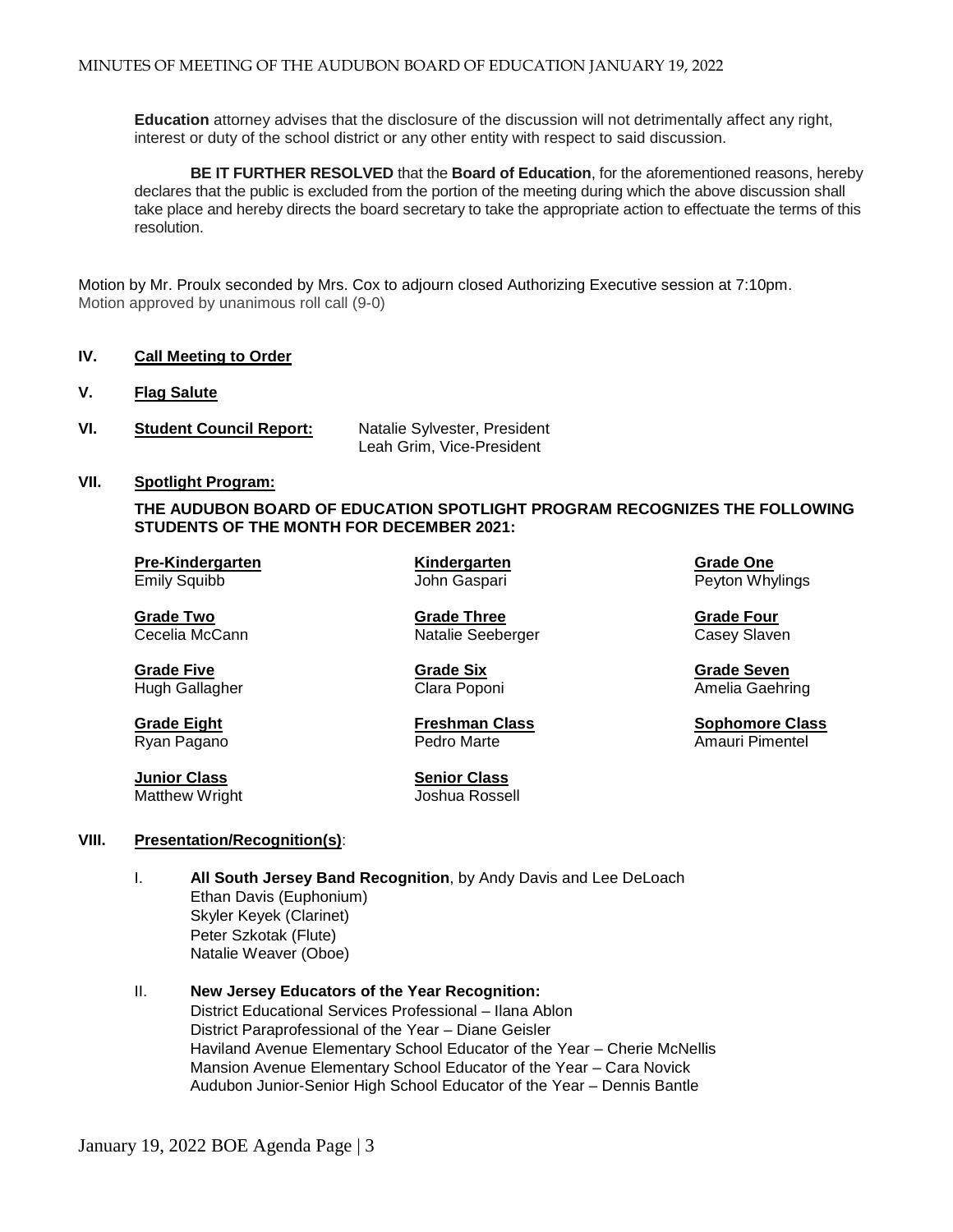**III. Fall 2021 Start Strong Assessment Results**, by Shamus Burke, Director of Curriculum and Instruction.

#### **IX. Approval of Board Minutes:**

1. Motion by Mrs. Cox and seconded by Mr.Ryan to approve the following minutes:

December 15, 2021 Public Session December 15, 2021 Executive Session

| Motion to Approve: A. Cox      | Second: J. Ryan      |                                  |                 |
|--------------------------------|----------------------|----------------------------------|-----------------|
| <b>Roll Call</b>               |                      |                                  |                 |
| X Ammie Davis                  | $X$ Joseph Ryan      | X Tara Butrica                   | X Nancy Schiavo |
| $X$ Joseph Miller              | X Christopher Proulx | _X_ Lori Cassidy                 |                 |
| AB James Blumenstein<br>Absent | X Allison Cox        | ABS Andrea Robinson<br>Abstained |                 |

#### **VOTE FOR ITEM 1**

Motion approved by unanimous roll call (8-0) Board Member Blumenstein was absent and Board Member Robinson abstained

**X. Participation:** (Agenda Items Only)

The Board of Education recognizes the value of public comment on educational issues and the importance of allowing members of the public to express themselves on school matters of community interest.

In order to permit the fair and orderly expression of such comment, the Board has set aside two portions of this Board meeting for public comment on any school or school district issue that a member of the public feels may be of interest to the residents of the school district.

For the first portion, public comments are invited on matters pertaining only to the agenda for tonight's meeting. For the second portion, public comments are invited on all matters pertaining to the school district.

Participants should announce their name, address, and any group they may represent, if applicable. The Board reserves the right to limit public discussion. Public discussion of a topic will be limited to fifteen (15) minutes, and individual speakers will be limited to three (3) minutes. No participant may speak more than once on the same topic until all others who wish to speak on that topic have been heard. Reference bylaws #0167 of the Audubon Public Schools Board of Education Policy Manual.

The Board uses the public comment period as an opportunity to listen to citizen. Not all issues brought to a Board meeting will be resolved at that particular meeting. Complaints stated or actions requested by the public may be taken under advisement by the Board for investigation, discussion, actions, or disposition at a later date or time. The public comments sessions are an opportunity for citizens to share their opinions and remarks with the Board; it is not a question and answer session. The Board may or may not respond to public comments at the time they are made and is under no obligation to do so.

The Board does not endorse public comments nor will the Board be held liable for comments made by members of the public. Any individuals who may be the subject of public comments, including district employees, shall retain all rights against defamation and slander according to the laws of New Jersey.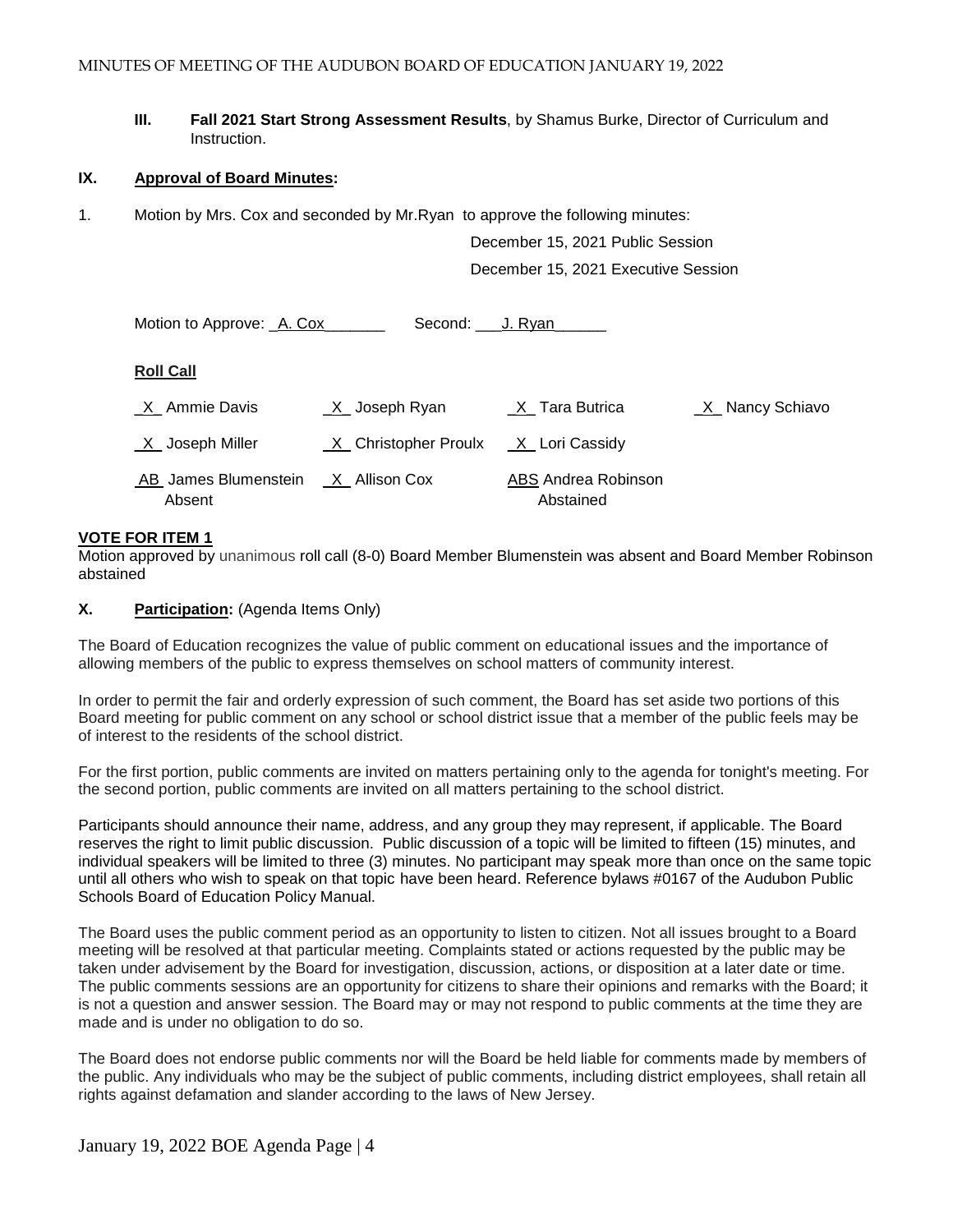All motions are voted on by all members unless otherwise marked with a +.

#### **XI. GOVERNANCE: Chairperson: Mr. Blumenstein – Committee Members: Ms. Butrica, Mr. Miller, Mr. Ryan and Alternate: Ms. Robinson**

## **Board of Education Goals**

- To continue to provide equitable access to a rigorous curriculum while focusing on improving student achievement and decreasing the achievement gaps.
- $\cdot \cdot$  To maintain a cost-effective budget that provides for educational resources, supports a preventative maintenance program, and encourages and facilitates long-range facility improvements.
- $\cdot \cdot$  To foster a positive school climate and culture in order to positively impact student motivation, engagement, and achievement.

## **MOTION TO APPROVE ITEM 1**

Motion by Mr. Proulx and seconded by Mrs. Cox

. 1. Motion to approve the following board members to serve on committees as listed:

| Committee               | Governance          | <b>Operations</b>               | <b>Education</b>    | <b>Human Resources</b> |
|-------------------------|---------------------|---------------------------------|---------------------|------------------------|
| <b>BOE Chair</b>        | James Blumenstein   | Allison Cox                     | Nancy Schiavo       | Ammie Davis            |
| <b>District Lead</b>    | <b>Andy Davis</b>   | Deborah Roncace<br>& Bud Rutter | <b>Shamus Burke</b> | <b>Andy Davis</b>      |
| <b>Committee Member</b> | <b>Tara Butrica</b> | Ammie Davis                     | James Blumenstein   | Lori Cassidy           |
| <b>Committee Member</b> | Joseph Miller       | <b>Chris Proulx</b>             | <b>Chris Proulx</b> | Allison Cox            |
| <b>Committee Member</b> | Joseph Ryan         | Joseph Ryan                     | Andrea Robinson     | Nancy Schiavo          |
| <b>Alternate</b>        | Andrea Robinson     | Joseph Miller                   | Lori Cassidy        | <b>Tara Butrica</b>    |

Motion to Approve: C. Proulx Second: A. Cox

#### **Roll Call**

Absent

\_X\_ Ammie Davis \_X\_ Joseph Ryan \_X\_ Tara Butrica \_X\_ Nancy Schiavo

\_X\_ Joseph Miller \_X\_ Christopher Proulx \_X\_ Lori Cassidy AB James Blumenstein X Allison Cox X Andrea Robinson

# **VOTE FOR ITEM1**

Motion approved by unanimous roll call (9-0) Board Member Blumenstein was absent

# **XII. OPERATIONS: Chairperson: Mrs. Cox – Committee Members: Ms. Davis, Mr. Proulx, Mr. Ryan and Alternate: Mr. Miller**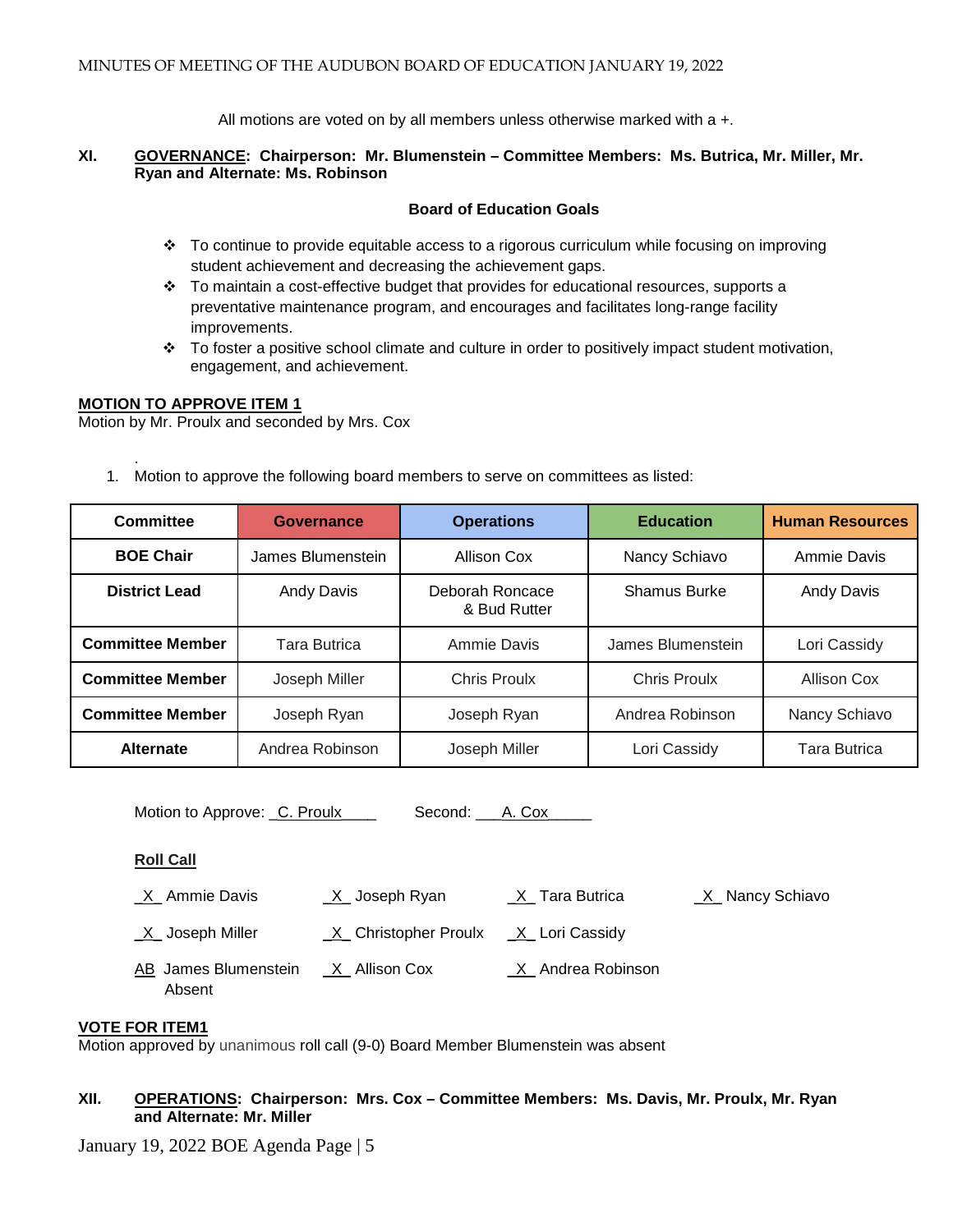## **Board of Education Goals**

- $\div$  To continue to provide equitable access to a rigorous curriculum while focusing on improving student achievement and decreasing the achievement gaps.
- $\div$  To maintain a cost-effective budget that provides for educational resources, supports a preventative maintenance program, and encourages and facilitates long-range facility improvements.
- $\cdot \cdot$  To foster a positive school climate and culture in order to positively impact student motivation, engagement, and achievement.

#### **MOTION TO APPROVE ITEMS 1-10**

Motion by Mr. Miller and seconded by Mr. Proulx

1. Board Secretary's Report in accordance with 18A: 17-36 and 18A: 17-9 for the month of November 2021. The Board Secretary certifies that no line item account has been over expended in violation of N.J.A.C. 6A: 23A – 16.10 (c) 3 and that sufficient funds are available to meet the district's financial obligations for the remainder of the fiscal year.

November Board Secretary's Report

2. Cash Reconciliation Report in accordance with 18A:17-36 and 18A:17-9 for the month of November 2021. The Cash Reconciliation Report and Secretary's reports are in agreement for the month of November 2021.

November Cash Reconciliation Report

- 3.Board Secretary in accordance with N.J.A.C. 6A:23A 16.10 (c) 2 certifies that there are no changes in anticipated revenue amounts or revenue sources.
- 4. Board of Education Certification pursuant to N.J.A.C. 6A:23A 16.10 (c) 4 We certify that after review of the secretary's monthly financial report (appropriations section) and upon consultation with the appropriate district officials, that to the best of our knowledge no major accounts or fund has been over expended in violation of N.J.A.C. 6A:23A – 16.10 (b) and that sufficient funds are available to meet the district's financial obligations for the remainder of the fiscal year.
- 5. Motion to approve line item transfers for the month of November 2021.

November Transfers

6. Motion to approve the bills payable list for January 2022 in the amount of \$1,585,493.17 when certified.

January Bill List

7. Motion to approve the Health and Safety Evaluation of School Buildings Checklist Statement of Assurance for the 2021-2022 school year.

Statement of Assurance

8. Motion to approve the "Carpentry Career Connections Articulation Agreement" between the Northwest Carpenters Apprenticeship Fund and the Audubon Junior-Senior High School through the auspices of the Audubon Board of Education.

Carpentry Career Connections Articulation Agreement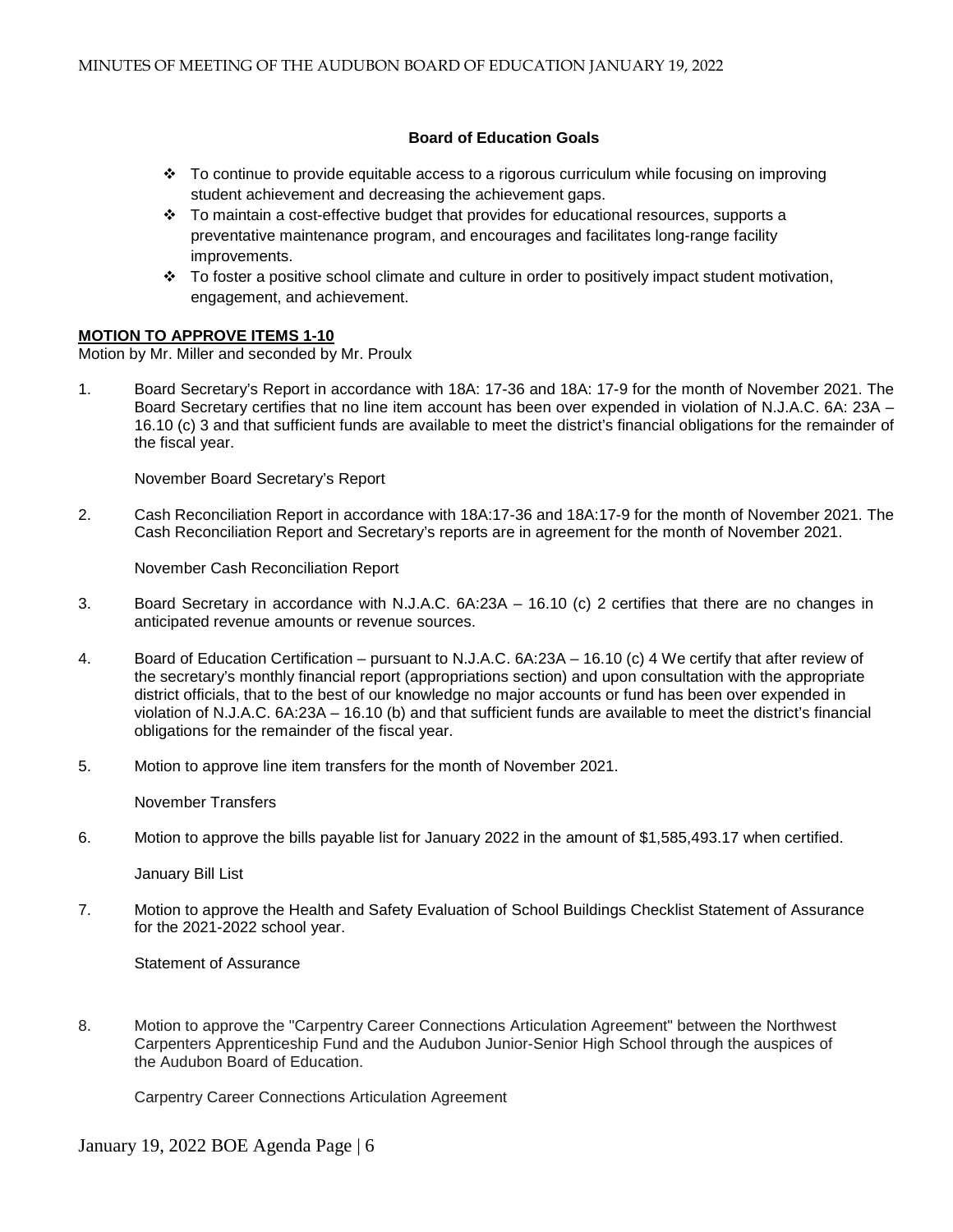9. Motion to acknowledge Safety conducted in the District Schools:

| <b>Audubon Park Preschool</b> |                         |
|-------------------------------|-------------------------|
| December 16, 2021             | <b>Fire Drill</b>       |
| December 17, 2021             | <b>Evacuation Drill</b> |
| <b>Haviland Avenue School</b> |                         |
| December 13, 2021             | <b>Fire Drill</b>       |
| December 21, 2021             | <b>Evacuation Drill</b> |
| <b>Mansion Avenue School</b>  |                         |
| December 15, 2021             | <b>Fire Drill</b>       |
| December 21, 2021             | <b>Lockout Drill</b>    |
| <b>Audubon High School</b>    |                         |
| December 1, 2021              | <b>Fire Drill</b>       |
| December 21, 2021             | <b>Lockout Drill</b>    |

10. Motion to approve the following resolution for the sale of Bonds:

#### **RESOLUTION DETERMINING THE FORM AND OTHER DETAILS OF \$26,810,000 AGGREGATE PRINCIPAL AMOUNT OF SCHOOL BONDS, SERIES 2022 OF THE BOARD OF EDUCATION OF THE BOROUGH OF AUDUBON IN THE COUNTY OF CAMDEN, NEW JERSEY, PROVIDING FOR THEIR SALE AND DETERMINING OTHER MATTERS IN CONNECTION THEREWITH**

BE IT RESOLVED BY THE BOARD OF EDUCATION OF THE BOROUGH OF AUDUBON IN THE COUNTY OF CAMDEN, NEW JERSEY AS FOLLOWS:

**SECTION 1.** The \$26,810,000 School Bonds, Series 2022 of The Board of Education of the Borough of Audubon in the County of Camden, New Jersey (the "Board" when referring to the governing body and the "School District" when referring to the territorial boundaries governed by the Board) authorized by virtue of a proposal adopted by the Board pursuant to a resolution adopted on October 20, 2021, and approved by the affirmative vote of a majority of the legal voters present and voting at a special School District election held on December 14, 2021 pursuant to N.J.S.A. 18A:24-1 et seq., as amended and supplemented, shall be issued as School Bonds (the "Bonds"). The Bonds shall mature in the principal amounts on August 15 in each of the years as follows:

| <b>Principal</b> |               | <b>Principal</b> |               |
|------------------|---------------|------------------|---------------|
| <u>Year</u>      | <b>Amount</b> | Year             | <b>Amount</b> |
| 2023             | 720,000       | 2035             | \$1,160,000   |
| 2024             | 580,000       | 2036             | 1,160,000     |
| 2025             | 1,150,000     | 2037             | 1,160,000     |
| 2026             | 1,160,000     | 2038             | 1,160,000     |
| 2027             | 1,160,000     | 2039             | 1,160,000     |
| 2028             | 1,160,000     | 2040             | 1,160,000     |
|                  |               |                  |               |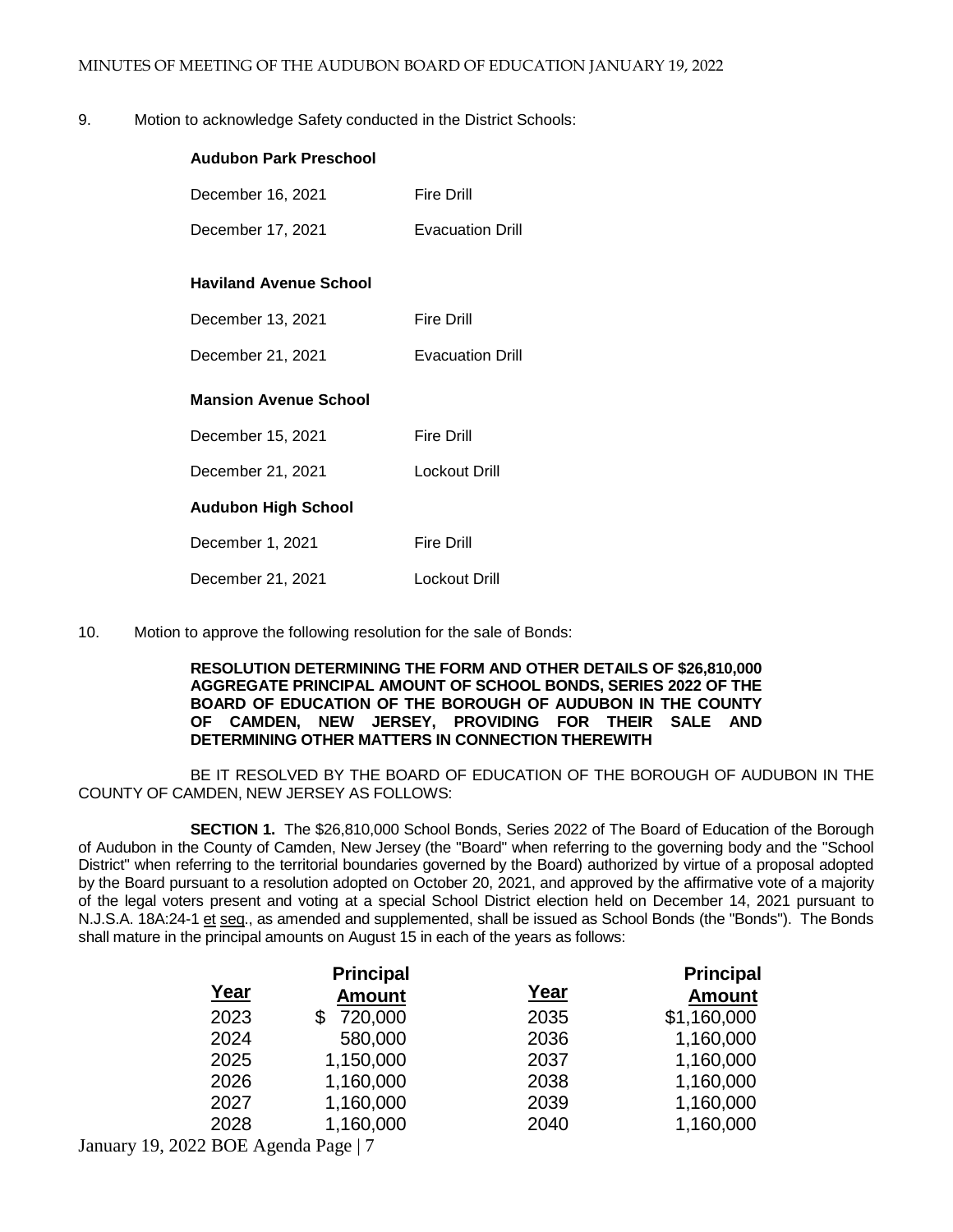| 2029 | 1,160,000 | 2041 | 1,160,000 |
|------|-----------|------|-----------|
| 2030 | 1,160,000 | 2042 | 1,160,000 |
| 2031 | 1,160,000 | 2043 | 1,160,000 |
| 2032 | 1,160,000 | 2044 | 1,160,000 |
| 2033 | 1,160,000 | 2045 | 1,160,000 |
| 2034 | 1,160,000 | 2046 | 1,160,000 |

The Bonds shall be subject to optional redemption prior to maturity as set forth therein. The Bonds shall be twenty-four (24) in number, with one certificate being issued for each year of maturity and shall be numbered SCH-1 to SCH-24 inclusive. The Bonds are entitled to the benefits of the New Jersey School Bond Reserve Act, 1980 N.J. Laws c. 72, as amended and supplemented.

**SECTION 2.** The Bonds will be issued in fully registered book-entry only form, without certificates. One certificate shall be issued for the aggregate principal amount of Bonds maturing in each year. Both principal of and interest on the Bonds will be payable in lawful money of the United States of America. Each certificate will be registered in the name of and held by Cede & Co., as nominee of The Depository Trust Company, New York, New York ("DTC"), which will act as securities depository for the Bonds (the "Securities Depository"). The certificates will be on deposit with DTC. DTC will be responsible for maintaining a book-entry system for recording the interests of its participants or the transfers of the interests among its participants. The participants will be responsible for maintaining records regarding the beneficial ownership interests in the Bonds on behalf of individual purchasers of such beneficial interests. Individual purchases of the beneficial interests in the Bonds may be made in the principal amount of \$1,000 each or any integral multiple thereof with a minimum purchase of \$5,000 required, through book entries made on the books and the records of DTC and its participants.

Individual purchasers of the Bonds will not receive certificates representing their beneficial ownership interest in the Bonds, but each book-entry Bond owner will receive a credit balance on the books of its nominee, and this credit balance will be confirmed by an initial transaction statement stating the details of the Bonds purchased.

The Bonds will be dated their date of delivery and will bear interest from such date, which interest shall be payable, commencing August 15, 2022 and semiannually thereafter on the fifteenth day of February and August in each year until maturity or prior redemption, at a rate or rates per annum, expressed in a multiple of one-eighth (1/8) or one-twentieth (1/20) of one per centum (1%), as proposed by the successful bidder in accordance with the Notice of Sale authorized and defined herein. The principal of and interest on the Bonds will be paid to the Securities Depository by the Board on the respective maturity dates and due dates and will be credited on the respective maturity dates and due dates to the participants of DTC as of each next preceding February 1 and August 1 (the "Record Dates" for the Bonds). The Bonds shall be executed by the manual or facsimile signature of the Board President under the official seal (or facsimile thereof) affixed, imprinted, engraved or reproduced thereon and attested by the manual signature of the Business Administrator/Board Secretary. The following matters are hereby determined with respect to the Bonds:

| Date of Bonds:                  | Date of Delivery                                                                                                               |
|---------------------------------|--------------------------------------------------------------------------------------------------------------------------------|
| <b>Principal Payment Dates:</b> | August 15, 2023 and each August 15 thereafter until<br>maturity or prior redemption                                            |
| Interest Payment Dates:         | Semiannually on each February 15 and August 15 of<br>each year beginning August 15, 2022 until maturity or<br>prior redemption |
| Place of Payment:               | Cede & Co., New York, New York                                                                                                 |

**SECTION 3.** The Bonds shall be substantially in the form set forth in **Exhibit A** attached hereto, with such additions, deletions and omissions as may be necessary for the Board to market the Bonds in accordance with the requirements of DTC.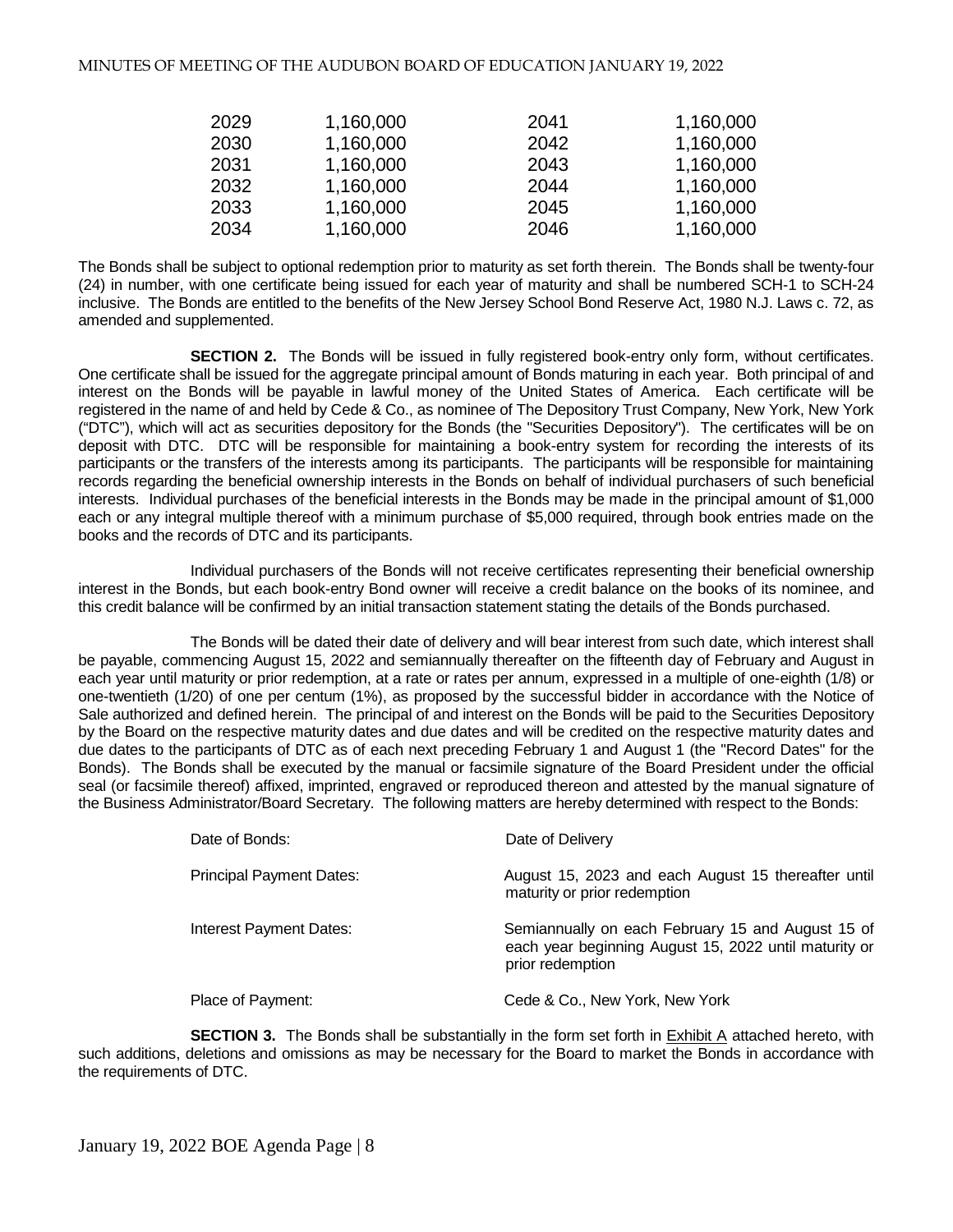**SECTION 4.** The Notice of Sale (the "Notice of Sale") and the Official Form of Proposal for Bonds shall be substantially in the form set forth in Exhibit B with such additions, deletions and omissions as may be necessary for the Board to market the Bonds in accordance with the requirements of DTC.

**SECTION 5.** The Bonds shall be sold upon receipt of electronic bids on February 8, 2022 at 11:00 a.m. by the Business Administrator/Board Secretary of the Board on i-Deal's Bidcomp®/PARITY® electronic competitive bidding system ("PARITY") in accordance with the Notice of Sale authorized herein. The use of the services provided by PARITY and the fees associated therewith are hereby approved. The Business Administrator/Board Secretary or Wilentz, Goldman & Spitzer, P.A., Bond Counsel ("Bond Counsel") is hereby authorized and directed to arrange for the publication of the Notice of Sale, such publication to be not less than seven (7) days prior to the date of sale, in summary form in The Bond Buyer, a nationally recognized local government bond marketing publication devoted to financial news and municipal bonds, and the full text of such Notice of Sale in The Retrospect. The Board hereby delegates to and designates the Business Administrator/Board Secretary as the officer authorized to sell and to award the Bonds in accordance with the Notice of Sale authorized herein, and the Business Administrator/Board Secretary shall report in writing the results of the sale to this Board as required by law. **Furthermore, the Board hereby delegates to the Business Administrator/Board Secretary the authority to postpone and reschedule the sale of the Bonds, upon consultation with Bond Counsel, without readvertisement in accordance with the Notice of Sale authorized herein and to adjust the maturity schedule of the Bonds up to twenty-four (24) hours prior to the date of sale indicated herein, which adjustment shall not exceed ten percent (10%) of the principal amount of any maturity or in the aggregate, the overall issue.**

The Board President, the Business Administrator/Board Secretary, Bond Counsel, the Municipal Advisor, Phoenix Advisors, LLC (the "Municipal Advisor"), the Board Auditor and the Board Attorney, are each hereby further authorized and directed to do and accomplish all matters and things necessary or desirable to effectuate the offering and sale of the Bonds.

**SECTION 6.** The Bonds shall have affixed thereto a copy of the written opinion with respect to the Bonds that is to be rendered by Bond Counsel to the Board.

**SECTION 7.** The Official Statement to be distributed in preliminary form on or about February 1, 2022 (the "Preliminary Official Statement"), prepared in connection with the offering and sale of the Bonds, is hereby "deemed final" for the purposes of Rule 15c2-12, as amended and supplemented (the "Rule") promulgated by the Securities and Exchange Commission pursuant to the provisions of the Securities and Exchange Act of 1934, as amended and supplemented, with the exception of certain information permitted to be omitted thereby and is hereby approved and authorized for the information of purchasers of the Bonds, with such changes and corrections not inconsistent with the substance thereof, including those required to reflect the effect of the sale of the Bonds, as are deemed necessary and advisable by the Business Administrator/Board Secretary in consultation with Bond Counsel.

**SECTION 8.** Bond Counsel is hereby authorized and directed to arrange for the printing of the Preliminary Official Statement and the Official Statement. Bond Counsel is hereby authorized and directed to arrange for the distribution of the Preliminary Official Statement on behalf of the Board to those financial institutions that customarily submit bids for such Bonds. The Board President or the Business Administrator/Board Secretary is hereby authorized and directed to deliver the Official Statement to the purchaser of the Bonds for its use in connection with the sale, resale and distribution of the Bonds, where and if applicable. Bond Counsel is hereby authorized and directed to prepare the Preliminary Official Statement and the Official Statement as necessary in connection with the issuance of the Bonds, and the Board President or the Business Administrator/Board Secretary is hereby authorized and directed to execute the Official Statement and any certificates necessary in connection with the distribution of the Official Statement. Bond Counsel is hereby further authorized and directed to arrange for the printing of the Bonds.

**SECTION 9.** The Board hereby covenants that it will comply with any conditions subsequent imposed by the Internal Revenue Code of 1986, as amended (the "Code"), in order to preserve the exemption from taxation of interest on the Bonds, including, if necessary, the requirement to rebate all net investment earnings on the gross proceeds above the yield on the Bonds.

**SECTION 10.** The Business Administrator/Board Secretary, Bond Counsel, the Municipal Advisor and the Board Attorney are hereby authorized and directed to make representations and warranties, to enter into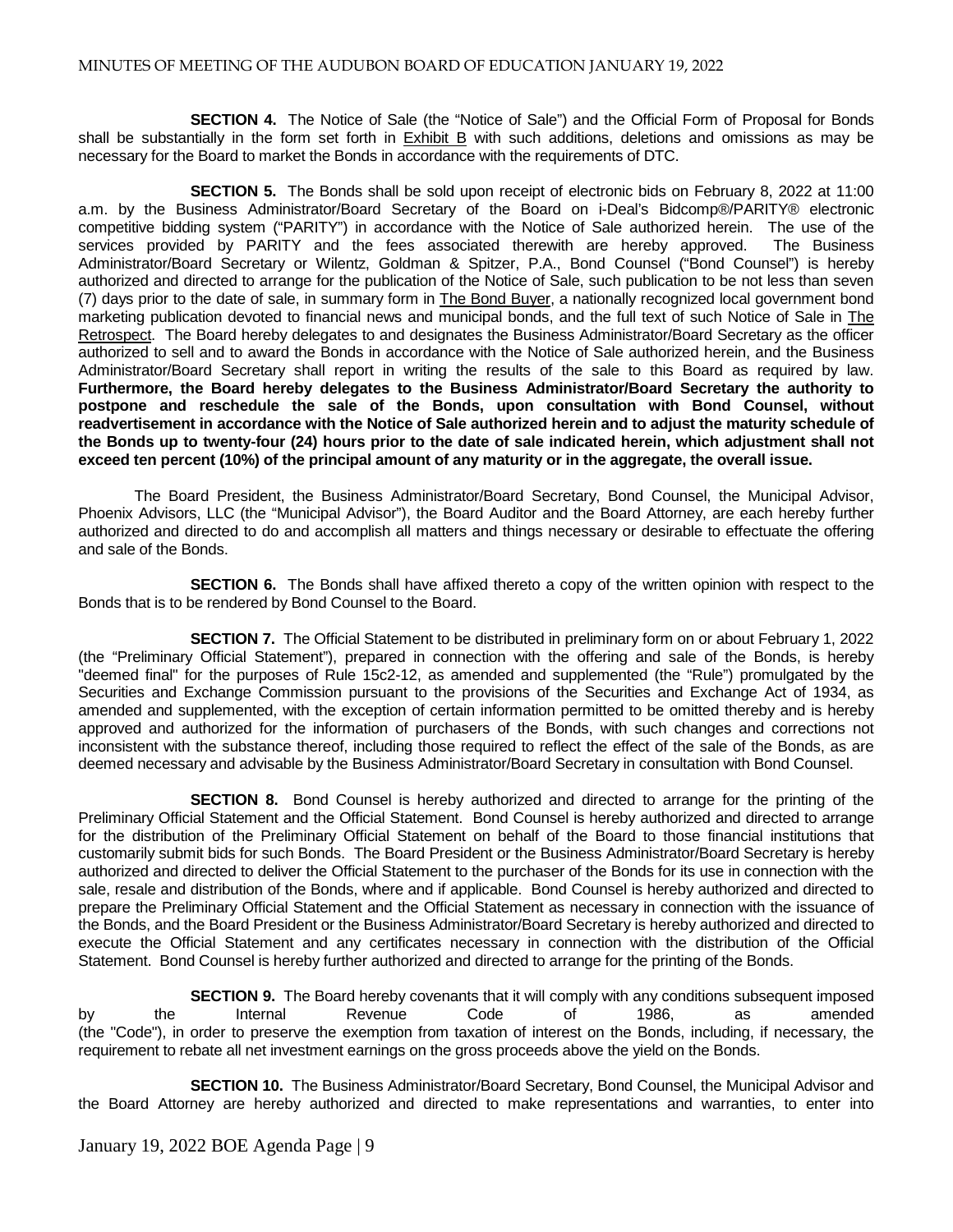agreements and to make all arrangements with DTC, as may be necessary in order to provide that the Bonds will be eligible for deposit with DTC and to satisfy any obligation undertaken in connection therewith.

**SECTION 11.** The Board reasonably expects to reimburse itself from the proceeds of the Bonds for certain costs of the school project paid prior to the issuance of the Bonds. No funds from sources other than the Bonds have been or are reasonably expected to be reserved, allocated on a long-term basis or have otherwise been set aside by the Board, or any member of the same "Controlled Group" as the Board, within the meaning of Treasury Regulation Section 1.150-1(e), pursuant to their budget or financial policies with respect to any expenditures to be reimbursed. This Section 11 is intended to be and hereby is a declaration of the Board's official intent to reimburse any expenditures toward certain costs of the school project, as described above, to be incurred and paid prior to the issuance of the Bonds in accordance with Treasury Regulation Section 1.150-2, and no further action (or inaction) will be an abusive arbitrage device in accordance with Treasury Regulation Section 1.148-10 to avoid, in whole or in part, arbitrage yield restrictions or arbitrage rebate requirements under Section 148 of the Code. The proceeds of the Bonds used to reimburse the Board for any expenditures toward certain costs of the school project to be financed by the Bonds will not be used directly or indirectly (i) to "refund" an issue of governmental obligations within the meaning of Treasury Regulation Section 1.150-1(d), (ii) to create or increase the balance in "replacement proceeds", within the meaning of Treasury Regulation Section 1.148-1 of the Bonds, or any other Bond issue, with respect to any obligation of the Board or to replace funds or (iii) to reimburse the Board for any expenditure or payment that was originally paid with the proceeds of any obligation of the Board (other than borrowing by the Board from one of its own funds or the funds of a member of the same "Controlled Group" within the meaning of Treasury Regulation Section 1.150-1(e)). The Bonds used to reimburse the Board for any expenditures toward certain costs of the school project, as described above, will be issued in an amount not to exceed \$26,810,000. The costs to be reimbursed with the proceeds of the Bonds will be "capital expenditures" in accordance with the meaning of section 150 of the Code and Treasury Regulation Section 1.150-1. This section shall take effect immediately, but will be of no effect with regard to expenditures for costs paid outside the permitted reimbursement period set forth in Treasury Regulation Section 1.150-2(d)(2).

**SECTION 12.** In the event that DTC may determine to discontinue providing its service with respect to the Bonds or is removed by the Board and if no successor securities depository is appointed, the Bonds which were previously issued in book-entry only form shall be converted to registered Bonds (the "Registered Bonds") in denominations of \$1,000, or any integral multiple thereof with a minimum purchase of \$5,000 required. The beneficial owner under the book-entry system, upon registration of the Bonds held in the beneficial owner's name, will become the registered owner of the Registered Bonds. The Board shall be obligated to provide for the execution and delivery of the Registered Bonds in certified form.

**SECTION 13.** The Board hereby covenants and agrees that it will comply with and carry out all of the provisions of the Continuing Disclosure Certificate (the "Certificate") which will set forth the obligation of the Board to file budgetary, financial and operating data and notices of certain enumerated events deemed material in accordance with the provisions of the Rule. The Business Administrator/Board Secretary is hereby authorized and directed to execute and deliver the Certificate evidencing the Board's undertaking with respect to the Rule. Notwithstanding the foregoing, failure of the Board to comply with the Certificate shall not be considered a default on the Bonds; however, any Bondholder may take such actions as may be necessary and appropriate, including seeking mandamus or specific performance to cause the Board to comply with its obligations hereunder.

**SECTION 14.** The Board President and the Business Administrator/Board Secretary are each hereby authorized and directed to determine all matters in connection with the issuance of the Bonds by the Board not determined by this or a subsequent resolution, all in consultation with Bond Counsel, and the manual or facsimile signature of the Board President or the Business Administrator/Board Secretary upon any documents shall be conclusive as to all such determinations. The Board President and the Business Administrator/Board Secretary and any other Board representative, including but not limited to, Bond Counsel and the Board Attorney, are each hereby authorized and directed to take such actions or refrain from such actions as are necessary to consummate the transaction contemplated by the issuance of the Bonds by the Board and any and all such actions or inactions heretofore taken by the Board President and the Business Administrator/Board Secretary and any other Board representative, including, but not limited to Bond Counsel and the Board Attorney, are hereby ratified and confirmed. Wherever herein the Board President is authorized and directed to act or execute and deliver documents, including the Bonds, the Board Vice President is hereby authorized and directed to do same in the Board President's place.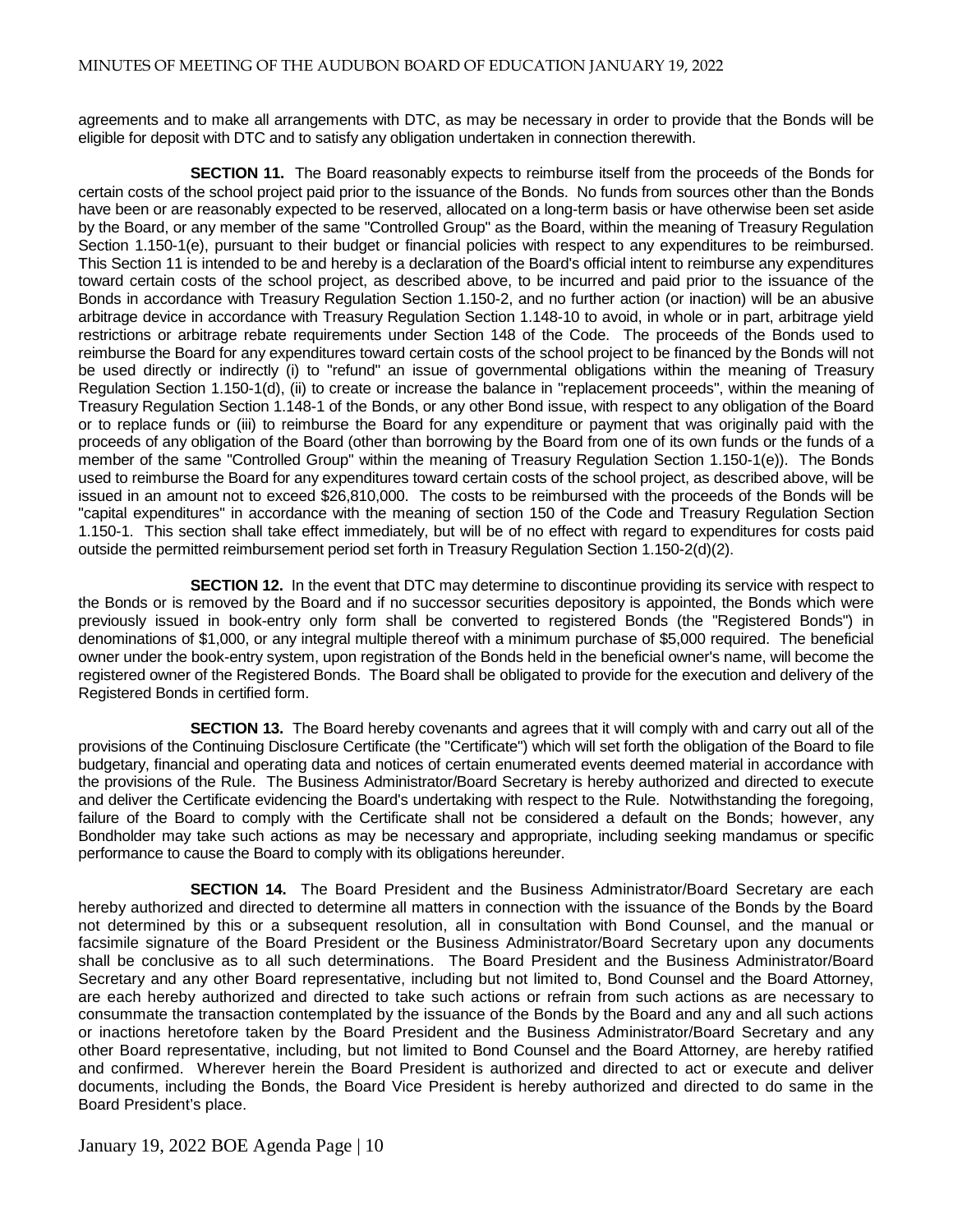**SECTION 15.** After a process seeking proposals, the Business Administrator/Board Secretary, in consultation with the Municipal Advisor, is hereby authorized to appoint an investment agent to invest the proceeds of the Bonds and provide arbitrage/rebate services.

**SECTION 16.** The Bonds will **not** be designated as "qualified tax-exempt obligations" for purposes of section  $265(b)(3)(B)(ii)$  of the Code.

**SECTION 17.** This resolution shall take effect immediately.

Exhibit A

Exhibit B

| Motion to Approve Item(s) 1 through 10: J. Miller |                      | Second: C. Proulx             |                   |
|---------------------------------------------------|----------------------|-------------------------------|-------------------|
| <b>Roll Call</b>                                  |                      |                               |                   |
| $X_$ Ammie Davis                                  | $X$ Joseph Ryan      | $X$ <sub>_</sub> Tara Butrica | _X_ Nancy Schiavo |
| $X$ Joseph Miller                                 | X Christopher Proulx | _X_ Lori Cassidy              |                   |
| _AB James Blumenstein<br>Absent                   | _X_ Allison Cox      | X Andrea Robinson             |                   |

## **VOTE FOR ITEMS 1-10**

Motion approved by unanimous roll call (9-0) Board Member Blumenstein was absent

## **XIII. EDUCATION: Chairperson: Ms. Schiavo - Committee Members: Mr. Blumenstein, Mr. Proulx, Ms. Robinson and Alternate: Ms. Cassidy**

#### **Board of Education Goals**

- To continue to provide equitable access to a rigorous curriculum while focusing on improving student achievement and decreasing the achievement gaps.
- $\div$  To maintain a cost-effective budget that provides for educational resources, supports a preventative maintenance program, and encourages and facilitates long-range facility improvements.
- \* To foster a positive school climate and culture in order to positively impact student motivation, engagement, and achievement.

#### **MOTION TO APPROVE ITEMS 1-10**

Motion by Mrs. Cassidy and seconded by Mrs. Robinson

1. Motion to approve the issuance of written decisions affirming, rejecting, or modifying the Superintendent's determination in regard to incident(s) reported at the December 15, 2021 meeting of the Board of Education.

| School     | Incident Report Number | <b>Board Determination</b> |
|------------|------------------------|----------------------------|
| <b>AHS</b> | 7932                   | Not HIB                    |
| <b>AHS</b> | 7884                   | HIB                        |
| <b>AHS</b> | 7948                   | <b>HIB</b>                 |
| <b>HAS</b> | N/A                    | N/A                        |
| <b>MAS</b> | N/A                    | N/A                        |

January 19, 2022 BOE Agenda Page | 11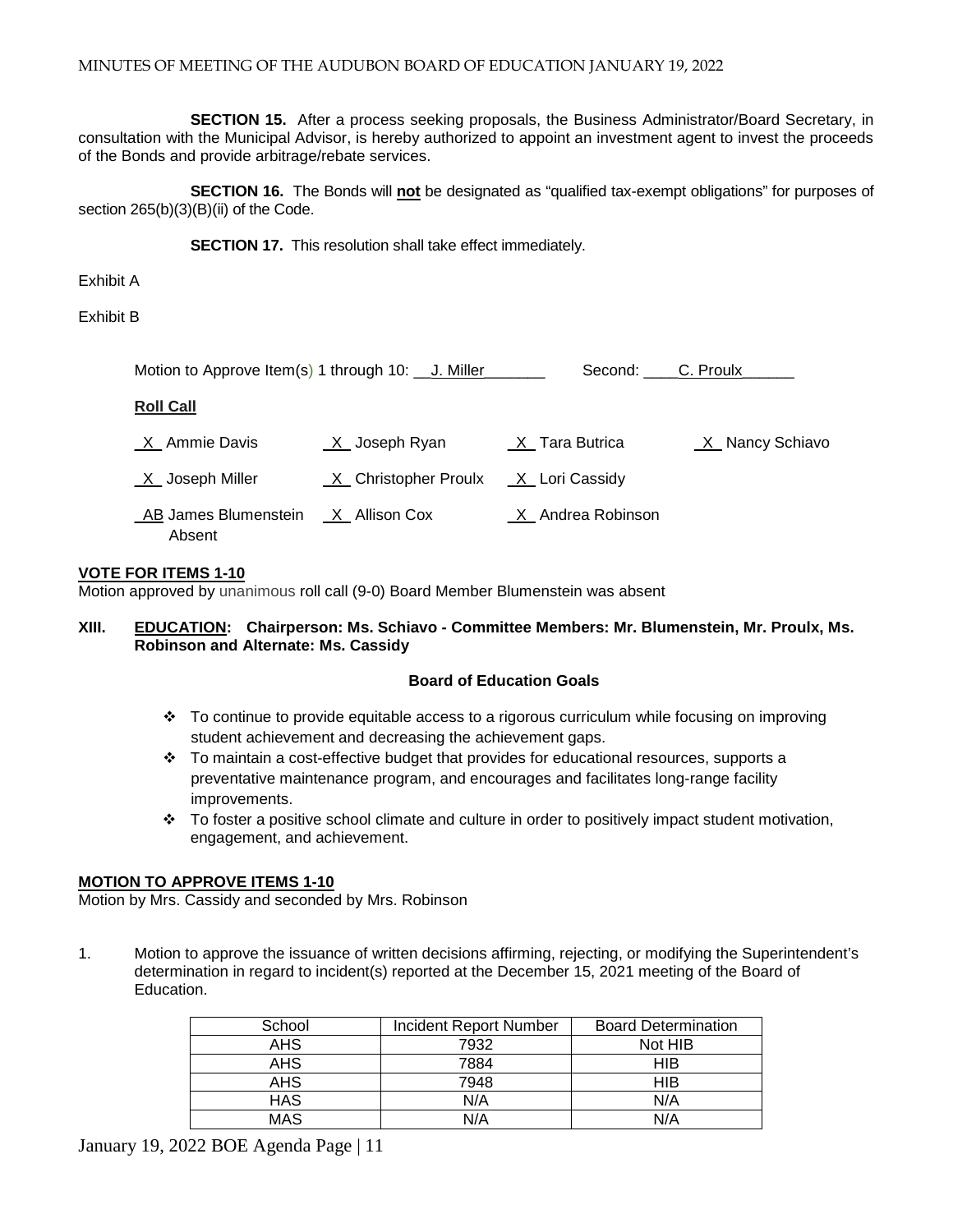| Date      | Audubon<br>Preschool | <b>Haviland Avenue</b> | <b>Mansion Avenue</b> | Audubon Jr./Sr.<br>НS | Out of District | Total |
|-----------|----------------------|------------------------|-----------------------|-----------------------|-----------------|-------|
| 1/4/2022  | 27                   | 250                    | 361                   | 777                   | 20              | 1,435 |
| 12/1/2021 | 26                   | 247                    | 361                   | 776                   | 21              | 1,431 |
| 1/4/21    | N/A                  | 246                    | 370                   | 813                   | 22              | 1,451 |

#### 2. + Student Statistics January 2022

3. Motion to approve homebound instruction for the following student(s):

| <b>STUDENT ID#</b> | <b>DATE</b>                                                                   |  |
|--------------------|-------------------------------------------------------------------------------|--|
| 10224              | Home instruction effective retroactive to January 10, 2022 – January 21, 2022 |  |

4. Motion to approve 2021-2022 High School Plus Program Agreement reflecting policies and procedures of Camden County College**.** 

High School Plus Program Agreement

5. Motion to approve the amended Audubon Public School Bilingual-ESL Three Year Plan 2021-2024.

APS Bilingual-ESL Three Year Plan

6. Motion to approve the following students for Option II for the 2021-2022 school year. *(All Option II courses will appear on the students' transcript, but will not be factored into the students' GPA.)*

Student ID #00530 – Harvard University's Introduction to the Intellectual Enterprises of Computer Science and the Art of Programming for Students in High School Course (CS50 AP) for the Audubon Jr-Sr High School Computer Science Principles; Facilitates the student's eligibility to take the AP Exam.

7. Motion to approve the following out of district DCP&P placements for the 2021-2022 school year at the recommendation of the Superintendent of Schools:

| ID#      | Placement                                 | Tuition   | ESY | Extraordinary<br>Services \$ |
|----------|-------------------------------------------|-----------|-----|------------------------------|
| 19258543 | Gloucester Twp.<br><b>School District</b> | 12.526.00 |     |                              |

#### 8. **Approval of Attendance at Conferences and Workshops for the 2021-2022 School Year**

 **WHEREAS**, certain **Audubon Public School District employees** have requested authorization to attend the conference(s)/Workshop(s) listed below, and

**WHEREAS**, the attendance of each employee at the specified conference/workshop is educationally necessary, fiscally prudent and 1) directly related to and within the scope of the employee's current responsibilities and the **District's Professional Learning Plan**, and 2) critical to the instructional needs of the District or furthers the efficient operation of the District;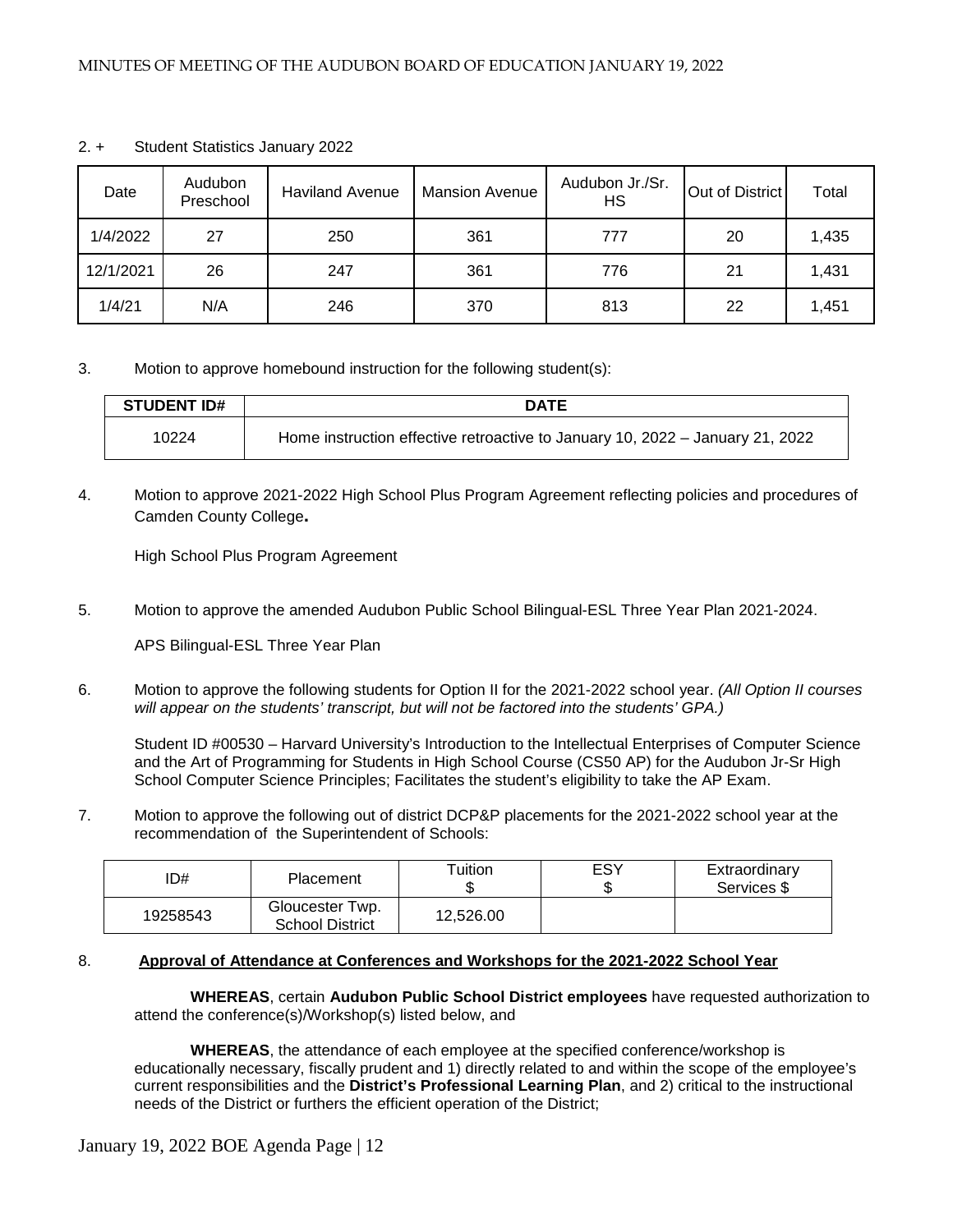**NOW, THEREFORE BE IT RESOLVED**, that the **Audubon Board of Education** authorizes the attendance of the employees at the specified conferences/workshops listed below, and be it

**FURTHER RESOLVED**, that the **Board** hereby determines that the estimated expenses related to the authorized travel listed below are justified and

**THEREFORE**, authorizes payment of any registration fees and statutorily authorized travel expenditures to the designated employees, not to exceed District budgetary limitations and to be in accordance with the provisions of *N.J.S.A. 18A:11-12*, the District's travel policy and procedures, State travel payment guidelines established by the Department of Treasury in NJOMB circular letter 08-13-OMB, and with the guidelines established by the federal Office of Management and Budget:

| Participant  | Conference Title & Location                       | Date(s)          | Cost                                  |  |
|--------------|---------------------------------------------------|------------------|---------------------------------------|--|
| Amanda Brown | 2022 Shape NJ Convention<br>Long Branch, NJ 07740 | February16, 2022 | Conference Cost<br>\$149.00<br>Travel |  |

9. Motion to revise the 2021-2022 Audubon Public School District Calendar.

\* January 3, 2022 snow day made May 27, 2022 an early dismissal day for all.

Audubon PSD 2021-2022 Calendar

10. Motion to approve the 2022-2023 Audubon Public School District Calendar.

Audubon PSD 2022-2023 Calendar

| Motion to Approve Items 1 through 10: L. Cassidy | Second: A. Robinson |
|--------------------------------------------------|---------------------|
|                                                  |                     |

#### **Roll Call**

| X Ammie Davis                  | <u>X</u> Joseph Ryan                    | _X_Tara Butrica     | X Nancy Schiavo |
|--------------------------------|-----------------------------------------|---------------------|-----------------|
| X Joseph Miller                | $X$ Christopher Proulx $X$ Lori Cassidy |                     |                 |
| AB James Blumenstein<br>Absent | $X$ Allison Cox                         | _X_ Andrea Robinson |                 |

#### **VOTE FOR ITEMS 1-10**

Motion approved by unanimous roll call (9-0) Board Member Blumenstein was absent

#### **XIV. HUMAN RESOURCES: Chairperson: Mrs. Davis, Committee Members: Ms. Cassidy, Ms. Cox, and Mrs. Schiavo, Alternate: Ms. Butrica**

#### **Board of Education Goals**

- $\cdot \cdot$  To continue to provide equitable access to a rigorous curriculum while focusing on improving student achievement and decreasing the achievement gaps.
- $\div$  To maintain a cost-effective budget that provides for educational resources, supports a preventative maintenance program, and encourages and facilitates long-range facility improvements.
- $\div$  To foster a positive school climate and culture in order to positively impact student motivation, engagement, and achievement.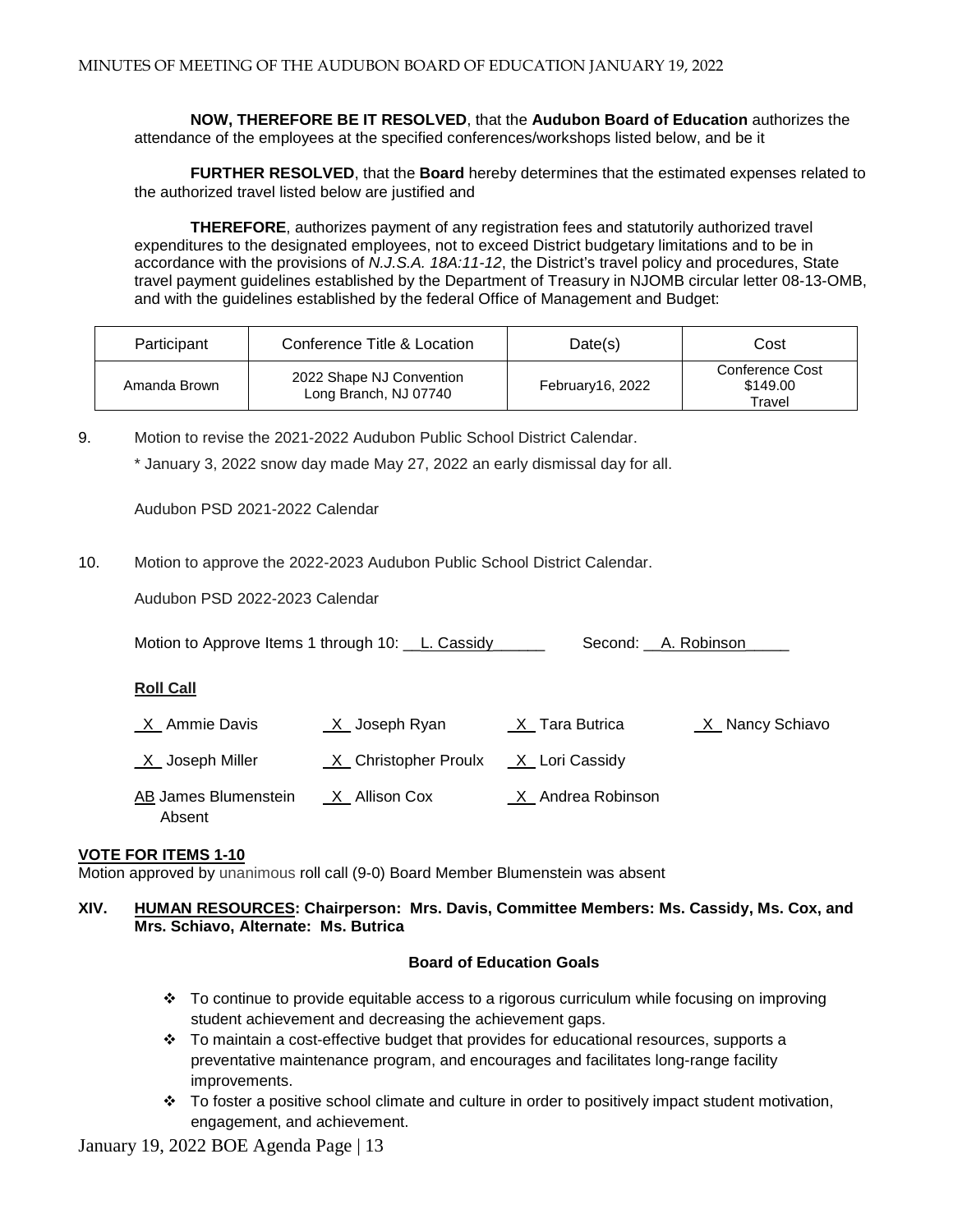#### **MOTION TO APPROVE ITEMS 1-15**

Motion by Mr. Miller and seconded by Mrs. Cox

- 1. + Motion to revise the part-time Special Education Aide contract for Mikayla Lavecchio, at the Mansion Avenue Elementary School, Step 2, BA, \$14.96 per hour, 2 days per week, 5.9 hours per day, not to include benefits, effective January 3, 2022 through May 6, 2022, with executed timesheets, in accordance with the 2021-2024 negotiated contract between the Audubon Board of Education and the Audubon Administrator's Association pending the completion of all Audubon Board of Education and New Jersey Department of Education requirements, at the recommendation of the Superintendent of Schools.
- 2. Motion to revise the part-time Special Education Aide contract for Nicholas May, at the Audubon Jr./Sr. High School, Step 3, BA, \$15.38 per hour, 4 days per week, 5.9 hours per day, not to include benefits, effective January 3, 2022 through May 6, 2022, with executed timesheets, in accordance with the 2021- 2024 negotiated contract between the Audubon Board of Education and the Audubon Administrator's Association pending the completion of all Audubon Board of Education and New Jersey Department of Education requirements, at the recommendation of the Superintendent of Schools.
- 3. Motion to revise a request from employee #536, to invoke a Family Leave of Absence, effective November 16, 2021 to February 8, 2022:

| November 16, 2021 through February 8, 2022 | Paid Leave             |
|--------------------------------------------|------------------------|
| November 16, 2021 through February 8, 2022 | <b>NJ Family Leave</b> |

4. + Motion to approve a request from employee #232, to invoke a Family Leave of Absence, effective December 21, 2021 to March 21, 2022:

| December 21, 2021 through March 21, 2022 | Paid Leave (61 days)    |
|------------------------------------------|-------------------------|
| December 21, 2021 through March 21, 2022 | Federal FMLA (12 weeks) |

- 5. Motion to approve Shamus Burke as the Data Coordinator for the 2021-2022 school year, effective July 1, 2021, at the recommendation of the Superintendent of Schools.
- 6. Motion to approve Shamus Burke as the District Coordinator of State Testing for the 2021-2022 school year, effective July 1, 2021, at the recommendation of the Superintendent of Schools.
- 7. Motion to approve Shamus Burke as the District ESEA Coordinator for the 2021-2022 school year, effective July 1, 2021, at the recommendation of the Superintendent of Schools.
- 8. Motion to approve Shamus Burke as the District Bilingual/ESL Point of Contact for the 2021-2022 school year, effective July 1, 2021, at the recommendation of the Superintendent of Schools.
- 9. Motion to approve Noelle Bisinger as the District Educational Stability Liaison for the 2021-2022 school year, effective July 1, 2021, at the recommendation of the Superintendent of Schools.
- 10. + Motion to approve Barbara Ledyard as the Early Childhood Contact for the 2021-2022 school year, effective October 4, 2021, at the recommendation of the Superintendent of Schools.
- 11. Motion to rescind the following Audubon Junior-Senior High School extracurricular contracts for the 2021- 2022 school year in accordance with the negotiated 2021-2024 contract between the Audubon Board of Education and the Audubon Education Association, at the recommendation of the Superintendent of Schools.

| Name                 | 'Actıvıtv<br>,sition/                               | Rate<br>∴`ontractual                           |
|----------------------|-----------------------------------------------------|------------------------------------------------|
| -<br>Emily<br>'arren | $\cdot$ .<br>.<br>`chool<br>זנזי<br>.<br><br>$\sim$ | $\sim$<br>$\overline{ }$<br>stipend<br>Œ.<br>. |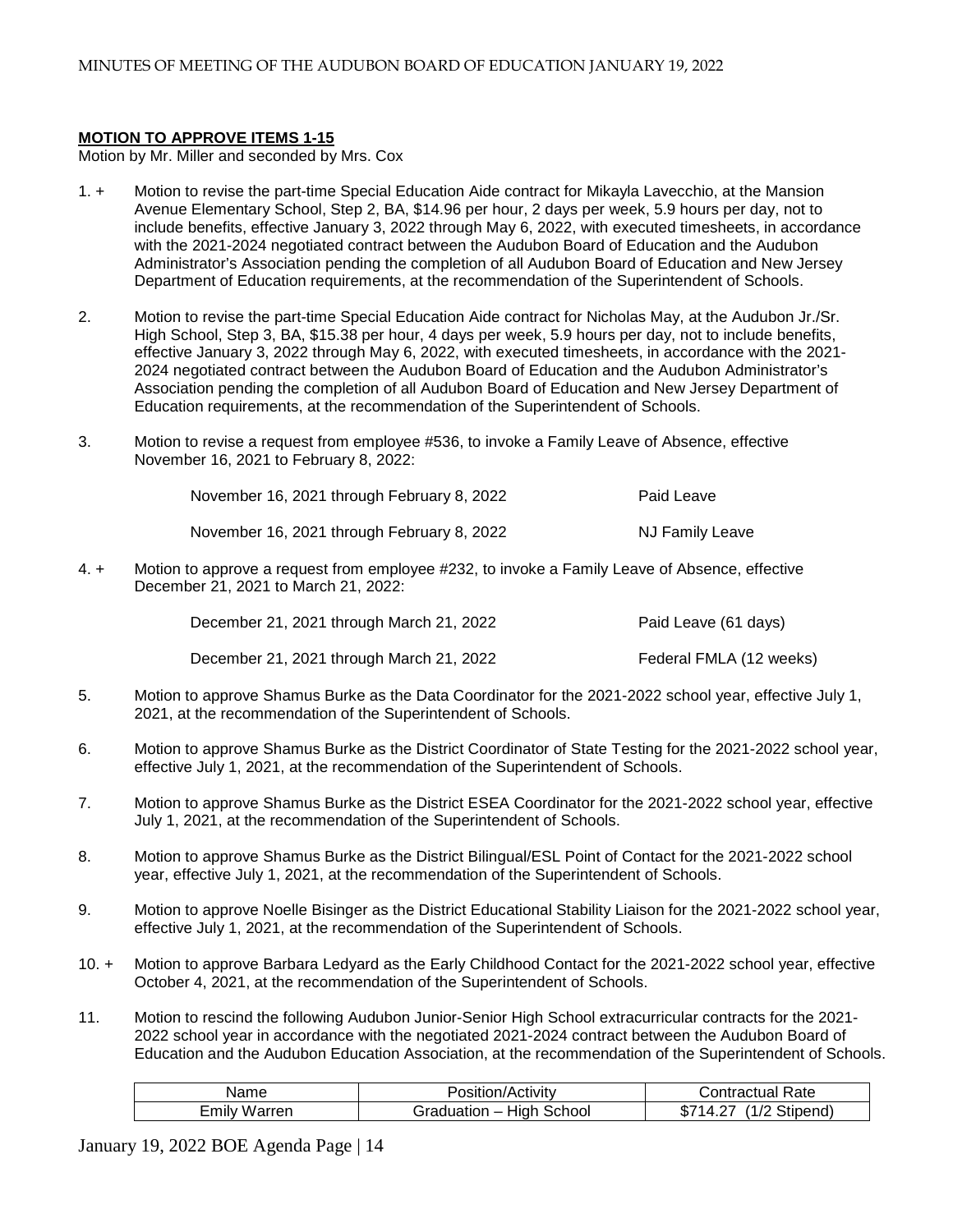| Fosser<br>Wendv<br>√an⊢ | .<br>School<br>.<br>iduation<br>шиг | $\sqrt{ }$<br>Stipend)<br><b>CON-</b><br>$\sqrt{ }$<br>۰D۰ |
|-------------------------|-------------------------------------|------------------------------------------------------------|

12. + Motion to approve an adjustment in the salary status of the following staff members in accordance with the negotiated 2021-2024 contract between the Audubon Board of Education and the Audubon Education Association, retroactive to January 1, 2022, at the recommendation of the Superintendent of Schools.

| <b>Name</b>   | <b>Step</b> | <b>Degree</b><br>(Previous) | <b>Degree</b><br>(Current) |  |
|---------------|-------------|-----------------------------|----------------------------|--|
| Nicole Racite |             | <b>BA+30</b>                | MS                         |  |

13. Motion to approve the following paid spring coaching positions for the 2021-2022 school year based on the negotiated agreement between the Audubon Education Association and the Audubon Board of Education, pending the completion of all Audubon Board of Education and New Jersey Department of Education requirements, at the recommendation of the Superintendent of Schools.

As a result of the health-related closures due to COVID-19, payments and stipends may be impacted by cancellation of events, school closures, hybrid schedules, etc. The following stipends will be compensated as follows for the 2021-2022 school year:

| Cancelation of Season/Event                                                                             |         |  |  |
|---------------------------------------------------------------------------------------------------------|---------|--|--|
| When notified;<br>one week or more prior to the start of the season or<br>three days prior to the event | $0.0\%$ |  |  |
| School Closure & Hybrid Schedules                                                                       |         |  |  |
| Greater Than 50% of Season or Event Occurred                                                            | 100.0%  |  |  |
| Greater Than or Equal to 25% and<br>Less Than or Equal to 50%                                           | 50.0%   |  |  |
| Greater than 7 practices and Less Than 25%                                                              | 25.0%   |  |  |
| Athletic Censor - First official proctice to contigral start or separal elegung                         |         |  |  |

- Athletic Season = First official practice to sectional start or school closure
- Extracurricular Season = First official practice to culminating event or school closure

| Name           | Sport/Activity     | Position                       | Contractual<br>Rate |
|----------------|--------------------|--------------------------------|---------------------|
| Eric Miller    | <b>Bovs Tennis</b> | <b>Head Varsity Coach</b>      | \$6,095.00          |
| Dennis Kolecki | Bovs<br>Tennis     | <b>Assistant Varsity Coach</b> | \$4,015,00          |

14. + Motion to approve the following Mansion Avenue School extracurricular contracts for the 2021-2022 school year in accordance with the negotiated 2021-2024 contract between the Audubon Board of Education and the Audubon Education Association, at the recommendation of the Superintendent of Schools.

| Name             | Position/Activity          | Contractual Rate |  |
|------------------|----------------------------|------------------|--|
| Jennifer Beebe   | <b>Family Writing Club</b> | \$1,270.00       |  |
| Theresa Salamone | <b>Family Writing Club</b> | ,270.00          |  |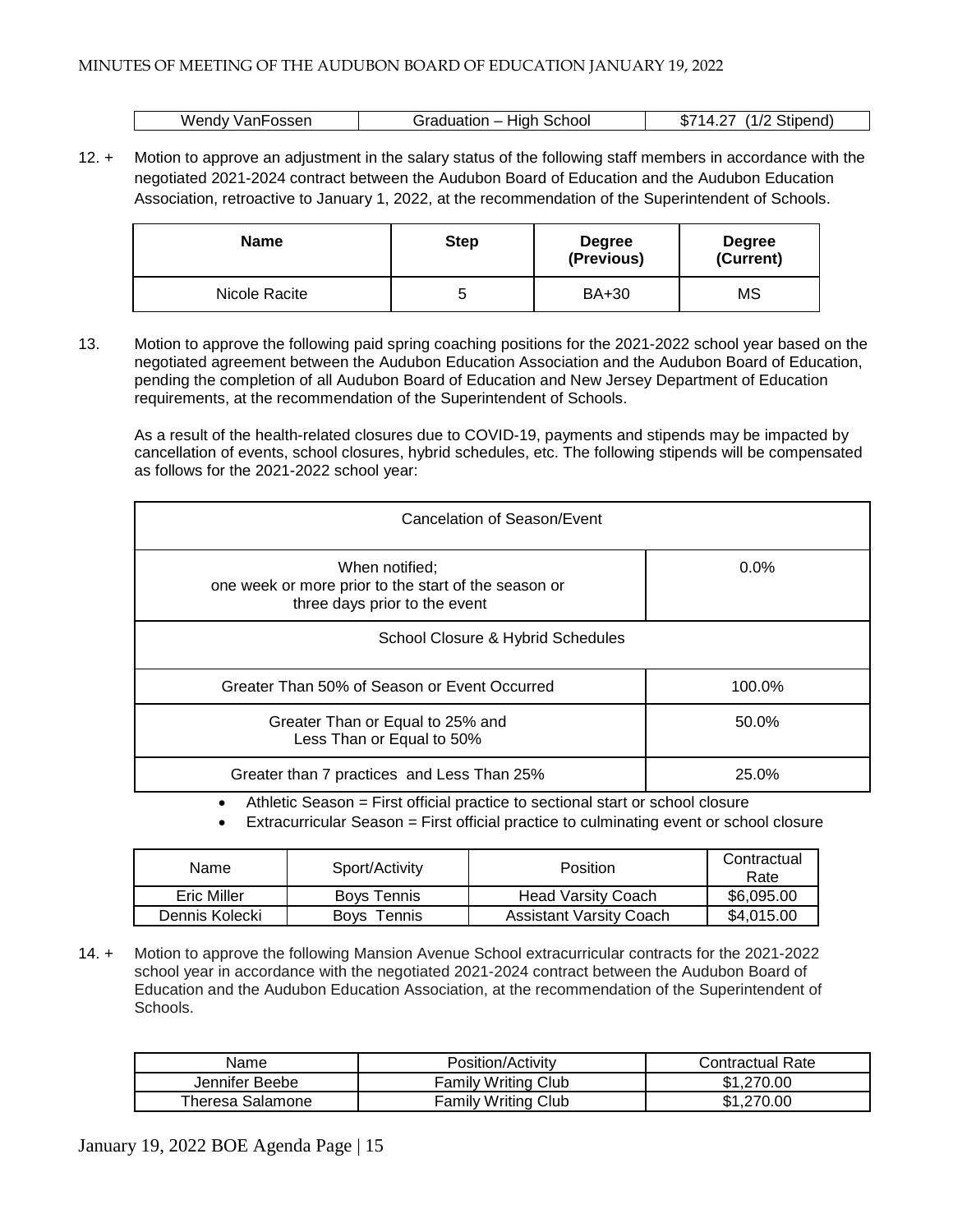15. + Motion to approve the following Student Teachers for Field Experience/Practicum.

| Description/<br>Program                                                       | School/<br>Grade/S<br>ubject | <b>Dates</b>                                               | Cooperating<br><b>Teacher</b> | <b>Requesting</b><br>Program    | <b>Student</b><br>Teacher(s) | <b>Links</b>                                                     |
|-------------------------------------------------------------------------------|------------------------------|------------------------------------------------------------|-------------------------------|---------------------------------|------------------------------|------------------------------------------------------------------|
| Practicum<br>Experience for<br>Counseling in an<br><b>Educational Setting</b> | <b>AHS</b>                   | 1/17/22-4/29/22                                            | <b>Emily Warren</b>           | Rowan<br>University             | <b>Nicholas</b><br>May       | <b>Practicum Field</b><br>Experience<br>Description<br>Agreement |
| <b>Field Experience</b>                                                       | <b>HAS</b>                   | 2/15, 2/22, 3/1,<br>3/8, 3/22, 3/29,<br>4/5, 4/12          | Alycia<br>Colucci             | Rowan<br>University             | <b>Taylor Braun</b>          |                                                                  |
| <b>Field Experience</b>                                                       | <b>HAS</b>                   | $2/15$ , $2/22$ , $3/1$ ,<br>3/8, 3/22, 3/29,<br>4/5, 4/12 | Alycia<br>Colucci             | Rowan<br>University             | Katelyn A.<br>Jensen         | Agreement                                                        |
| <b>Field Experience</b>                                                       | <b>HAS</b>                   | $2/15$ , $2/22$ , $3/1$ ,<br>3/8, 3/22, 3/29,<br>4/5, 4/12 | Chelsea<br>Rohner             | Rowan<br>University             | Colin Camp                   |                                                                  |
| <b>Field Experience</b>                                                       | <b>HAS</b>                   | 2/15, 2/22, 3/1,<br>3/8, 3/22, 3/29,<br>4/5, 4/12          | Chelsea<br>Rohner             | Rowan<br>University             | Casey<br>Colgate             |                                                                  |
| <b>Field Experience</b>                                                       | <b>HAS</b>                   | $2/15$ , $2/22$ , $3/1$ ,<br>3/8, 3/22, 3/29,<br>4/5, 4/12 | Joanne<br><b>McCarty</b>      | Rowan<br>University             | <b>Brianna Del</b><br>Rossi  |                                                                  |
| <b>Field Experience</b>                                                       | <b>HAS</b>                   | $2/15$ , $2/22$ , $3/1$ ,<br>3/8, 3/22, 3/29,<br>4/5, 4/12 | Joanne<br><b>McCarty</b>      | Rowan<br>University             | Gionna<br>Gilbert            |                                                                  |
| Practicum                                                                     | <b>AHS</b>                   | 1/18/22 - 5/13/22                                          | Denise<br>Allman              | Georgian<br>Court<br>University | <b>NA</b>                    | Agreement                                                        |

Motion to Approve Items 1 through 15: \_\_ J. Miller\_\_\_\_\_\_Second: \_A. Cox\_\_\_\_\_

# **Roll Call**

 $X$  Ammie Davis  $X$  Joseph Ryan  $X$  Tara Butrica  $X$  Nancy Schiavo

 $X$  Joseph Miller  $X$  Christopher Proulx  $X$  Lori Cassidy

AB James Blumenstein \_\_ X\_ Allison Cox \_\_\_\_\_\_ X\_ Andrea Robinson Absent

# **VOTE FOR ITEMS 1-15**

Audubon BOE Agenda January 19, 2022 Page | 16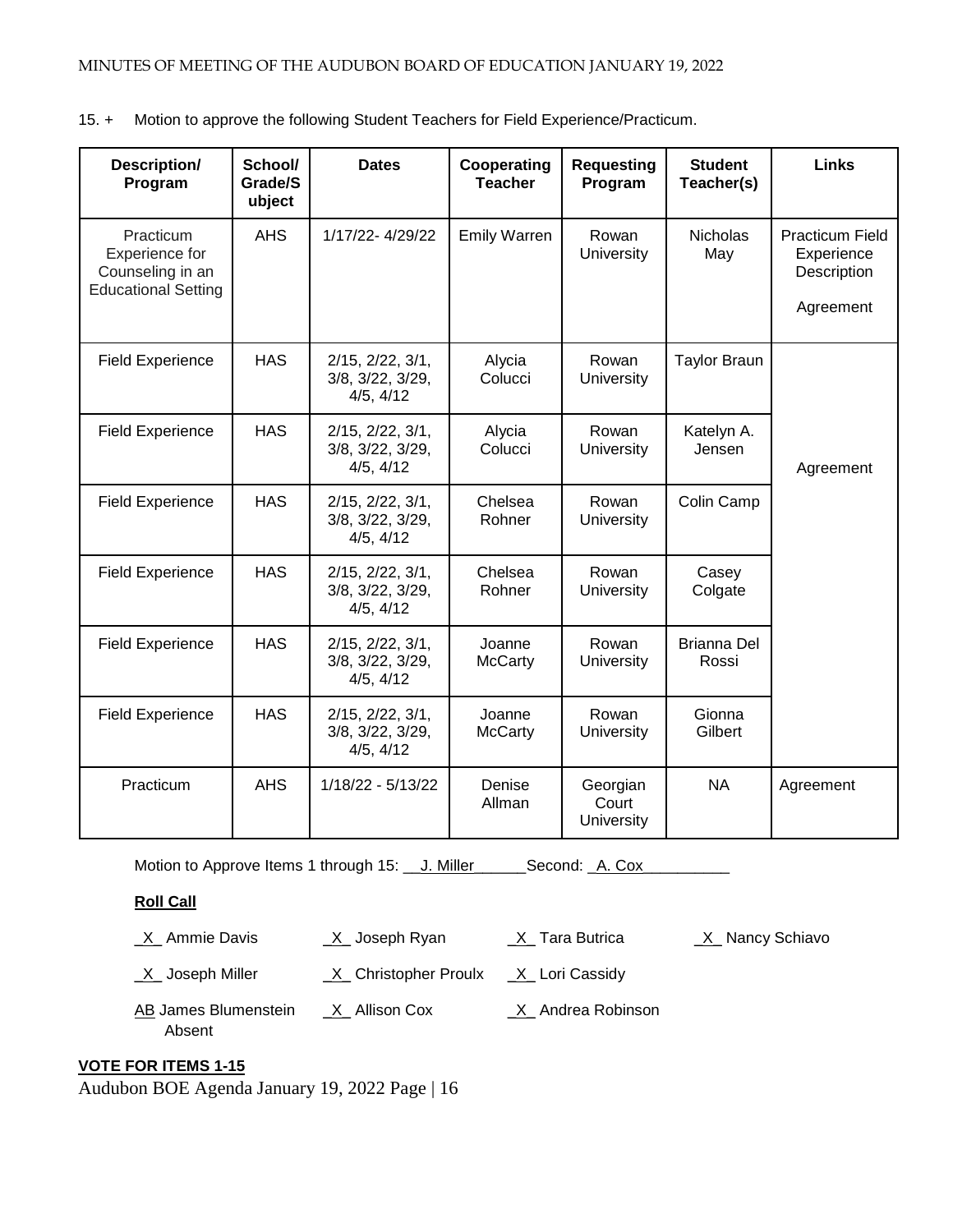Motion approved by unanimous roll call (9-0) Board Member Blumenstein was absent

#### **XV. REPORTS:**

#### **XVI**. HIB District Report

| January 2021                             | <b>BULLYING INCIDENTS REPORT</b> |         |              |
|------------------------------------------|----------------------------------|---------|--------------|
| <b>SCHOOL</b>                            | <b>Confirmed HIB</b>             | Non-HIB | <b>Total</b> |
| AHS #8007, #8047, #8057,<br>#8085, #8067 |                                  |         | 5            |
| MAS #8009, #8014, #8049,<br>#8052        |                                  | 3       | 4            |
| <b>HAS</b>                               | ი                                |         | 0            |
| <b>APPS</b>                              |                                  |         |              |

- **XVII**. Superintendent's Report: Dr. Davis commented on the following:
	- HIB Report
	- NJDOH New guidance released earlier this week
	- Update on Governor's mask requirement
- **XVIII.** Special Program Representatives:
	- A. CCESC Rep. Rotation: **James Blumenstein** (Rolling)
	- B. CCSBA Rep. Rotation: **Ammie Davis**
- **XIX.** Board Member Comments: Board Member Davis made the following comments:
	- A spreadsheet has been created to attend various Stakeholder's meetings in the Comm.
	- The Audubon Board of Education and the Mt. Ephraim Board of Education will hold a joint meeting on Monday, February 28, 2022 with Terri Lewis, NJSBA Representative.

#### **XX. Public Participation:** (Open Discussion)

Eric Miller, AEA President read a statement regarding the School Climate Survey and the fact that the Survey has not been released.

Sara Kuhlen, Resident asked if there could be more details released on why Mansion Ave. School went to remote learning for a week.

Dr. Davis responded to both questions

The Board of Education recognizes the value of public comment on educational issues and the importance of allowing members of the public to express themselves on school matters of community interest.

Audubon BOE Agenda January 19, 2022 Page | 17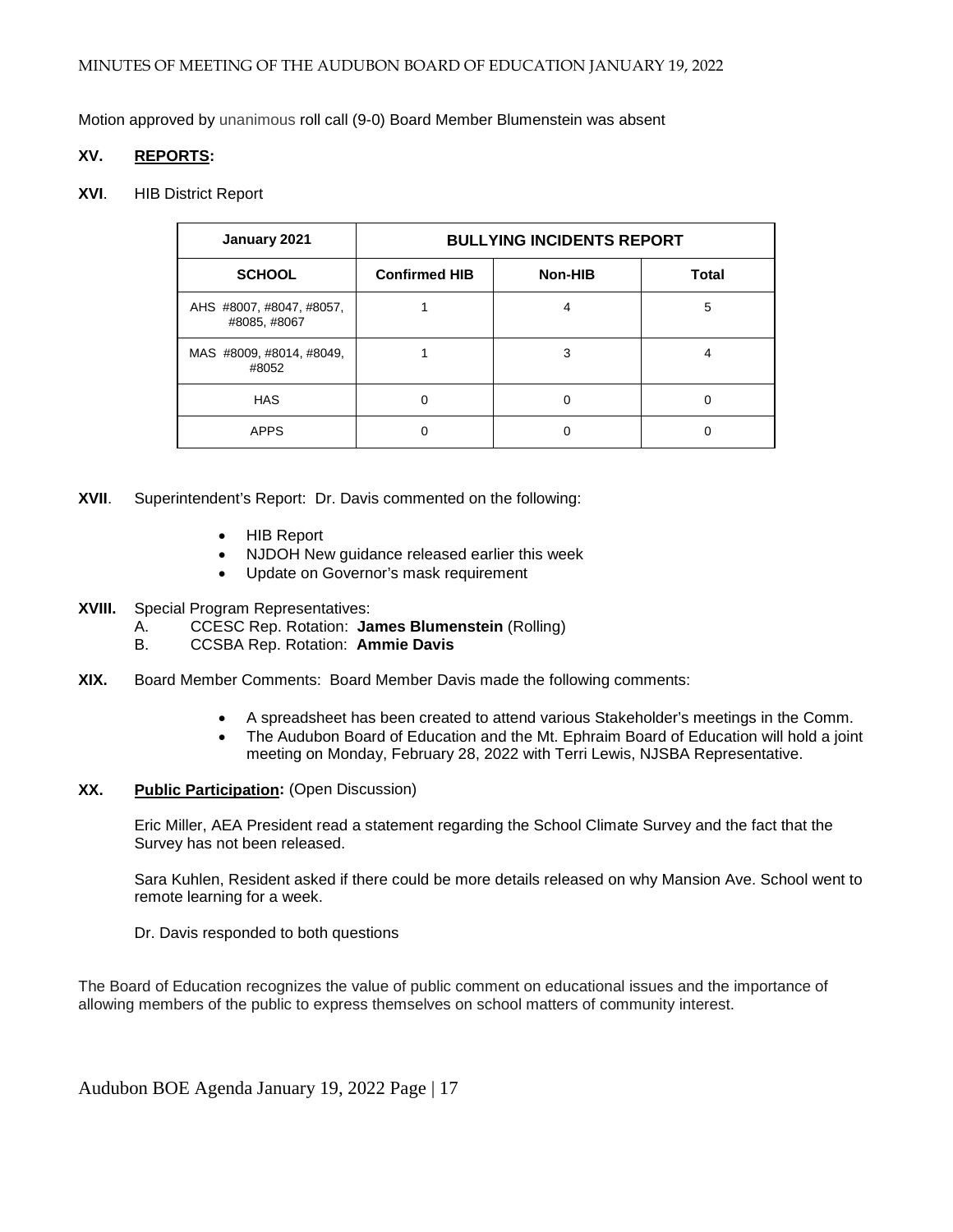In order to permit the fair and orderly expression of such comment, the Board has set aside two portions of this Board meeting for public comment on any school or school district issue that a member of the public feels may be of interest to the residents of the school district.

For the first portion, public comments are invited on matters pertaining only to the agenda for tonight's meeting. For the second portion, public comments are invited on all matters pertaining to the school district.

Participants should announce their name, address, and any group they may represent, if applicable. The Board reserves the right to limit public discussion. Public discussion of a topic will be limited to fifteen (15) minutes, and individual speakers will be limited to three (3) minutes. No participant may speak more than once on the same topic until all others who wish to speak on that topic have been heard. Reference bylaws #0167 of the Audubon Public Schools Board of Education Policy Manual.

The Board uses the public comment period as an opportunity to listen to citizen. Not all issues brought to a Board meeting will be resolved at that particular meeting. Complaints stated or actions requested by the public may be taken under advisement by the Board for investigation, discussion, actions, or disposition at a later date or time. The public comments sessions are an opportunity for citizens to share their opinions and remarks with the Board; it is not a question and answer session. The Board may or may not respond to public comments at the time they are made and is under no obligation to do so.

The Board does not endorse public comments nor will the Board be held liable for comments made by members of the public. Any individuals who may be the subject of public comments, including district employees, shall retain all rights against defamation and slander according to the laws of New Jersey.

#### **XXI. ADJOURNMENT**

- 1. The next Regular Board of Education meeting is scheduled for Wednesday, February 16, 2022 at 6:30 PM in the Audubon Junior-Senior High School Library Media-Center.
- 2. Motion by Mrs. Cassidy seconded by Mrs. Cox to adjourn meeting at approximately 9:23pm. Motion approved by unanimous roll call (9-0)

Motion to Approve: L. Cassidy\_\_\_\_ Second: \_\_A. Cox\_

#### **Roll Call**

| X Ammie Davis                  | $X$ Joseph Ryan        | X Tara Butrica      | X Nancy Schiavo |
|--------------------------------|------------------------|---------------------|-----------------|
| <u>_X</u> _ Joseph Miller      | _X_ Christopher Proulx | _X_ Lori Cassidy    |                 |
| AB James Blumenstein<br>Absent | _X_ Allison Cox        | _X_ Andrea Robinson |                 |

**Deborah Roncace Business Administrator/Board Secretary** 

\_\_\_\_\_\_\_\_\_\_\_\_\_\_\_\_\_\_\_\_\_\_\_\_\_\_\_\_\_\_\_\_\_\_\_\_\_

Audubon BOE Agenda January 19, 2022 Page | 18